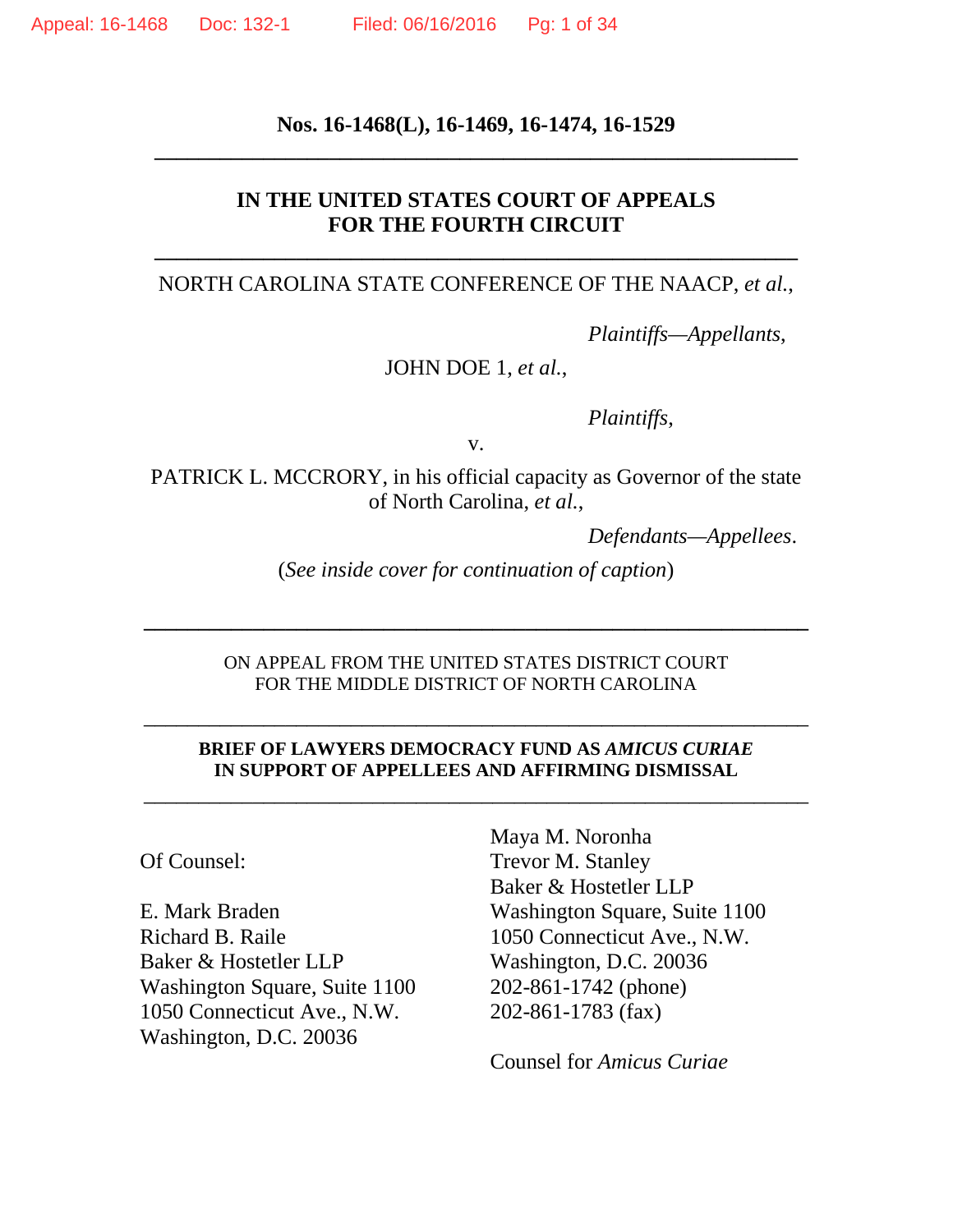(*Continuation of caption*)

#### LEAGUE OF WOMEN VOTERS OF NORTH CAROLINA, *et al.*,

*Plaintiff—Appellants*

#### CHARLES M. GRAY,

*Intervenors/Plaintiffs*

LOUIS M. DUKE, *et al.*,

*Plaintiffs-Intervenors—Appellants*

v.

THE STATE OF NORTH CAROLINA, *et al.*,

**\_\_\_\_\_\_\_\_\_\_\_\_\_\_\_\_\_\_\_\_\_\_\_\_\_\_\_\_\_\_\_\_\_\_\_\_\_\_\_\_\_\_\_\_\_\_\_\_\_\_\_\_\_\_\_\_\_\_\_\_\_**

*Defendants—Appellees*

LEAGUE OF WOMEN VOTERS OF NORTH CAROLINA, *et al.*, *Plaintiffs—Appellants*

LOUIS M. DUKE, *et al.*,

*Plaintiffs—Intervenors—Appellants*

THE STATE OF NORTH CAROLINA, *et al.*,

v.

*Defendants—Appellees*

UNITED STATES OF AMERICA,

**\_\_\_\_\_\_\_\_\_\_\_\_\_\_\_\_\_\_\_\_\_\_\_\_\_\_\_\_\_\_\_\_\_\_\_\_\_\_\_\_\_\_\_\_\_\_\_\_\_\_\_\_\_\_\_\_\_\_\_\_\_**

*Plaintiff—Appellan*t

v.

THE STATE OF NORTH CAROLINA, *et al.*,

*Defendants—Appellees*

and

CHRISTINA KELLEY GALLEGOS-MERRILL, *et al.*,

**\_\_\_\_\_\_\_\_\_\_\_\_\_\_\_\_\_\_\_\_\_\_\_\_\_\_\_\_\_\_\_\_\_\_\_\_\_\_\_\_\_\_\_\_\_\_\_\_\_\_\_\_\_\_\_\_\_\_\_\_\_\_\_\_\_\_\_\_\_\_**

*Intervenor/Defendants*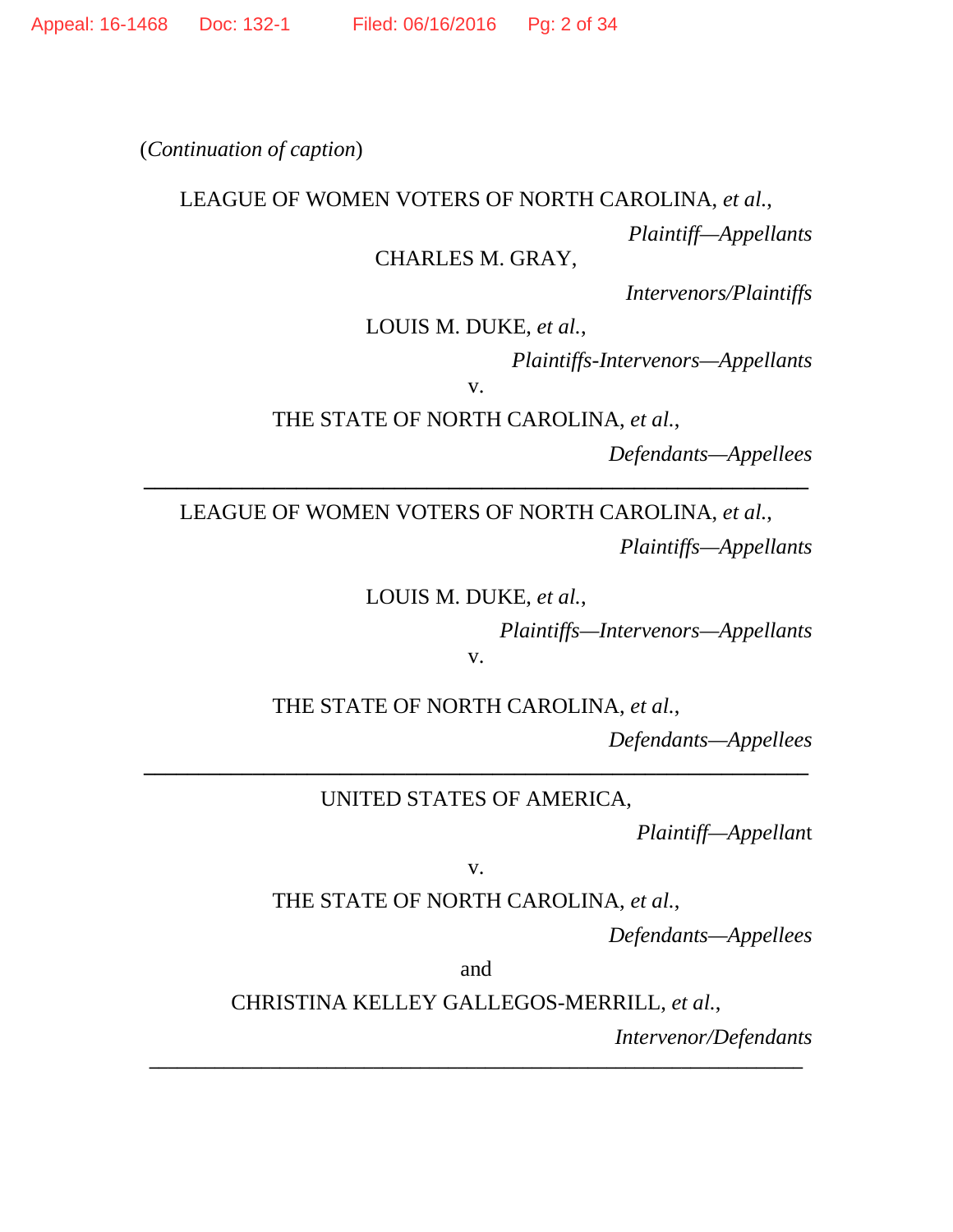#### **CORPORATE DISCLOSURE STATEMENT**

Pursuant to Federal Rule of Appellate Procedure 26.1 and Local Rule 26.1, *Amicus Curiae* Lawyers Democracy Fund herein states that it is not a publicly held corporation or other publicly held entity, that it does not issue shares to the public and has no parent companies, subsidiaries, or affiliates that have issued shares to the public in the United States or abroad, that no publicly held corporation or other publicly held entity has a direct financial interest in the outcome of the litigation, and that the case does not arise out of a bankruptcy proceeding.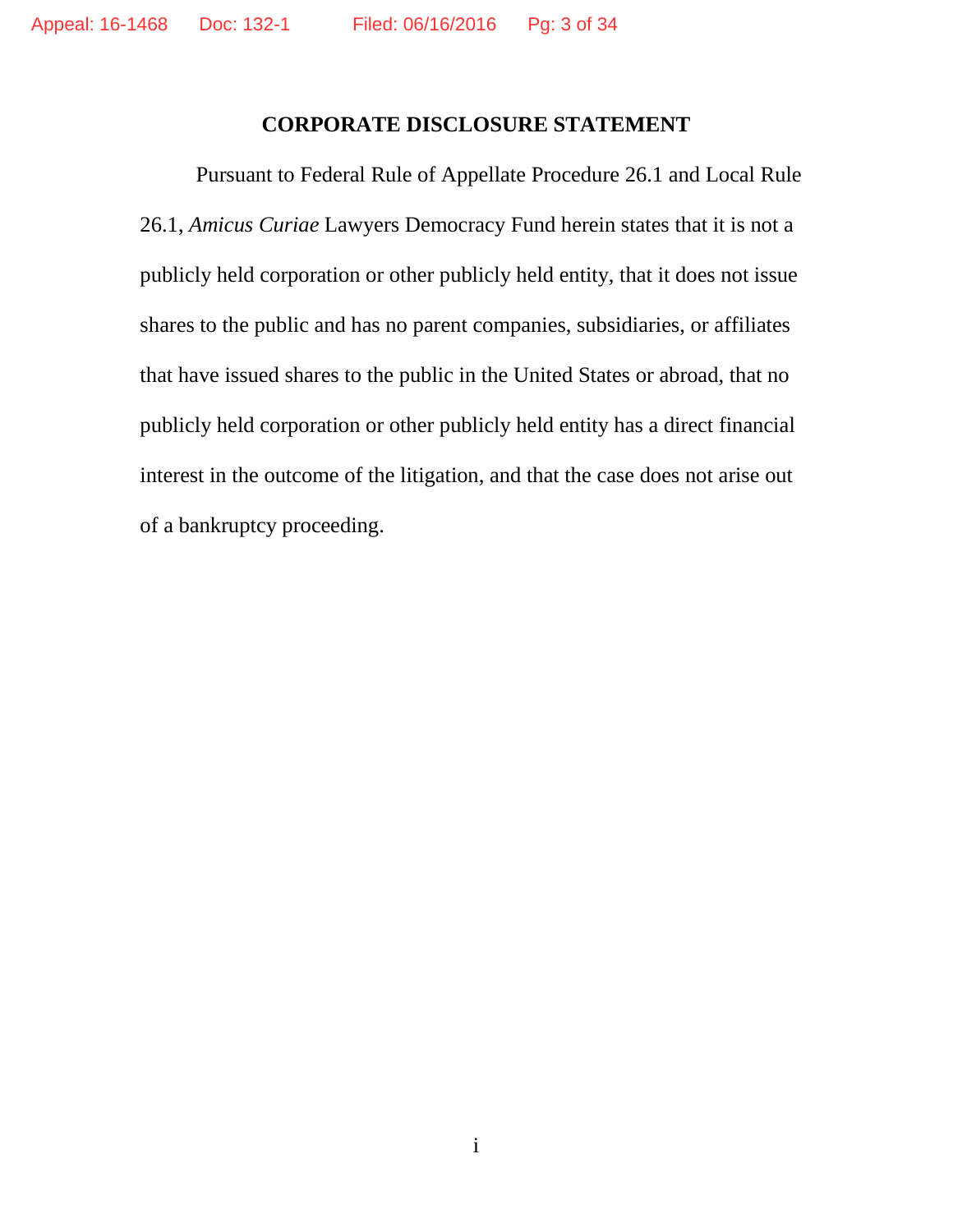# **TABLE OF CONTENTS**

| A.        |                                                                                                                                                                        | THE SMALL PERCENTAGE OF VOTERS WITHOUT<br><b>IDENTIFICATION IS NOT SIGNIFICANTLY</b><br>BURDENED BY THE VOTER ID REQUIREMENT.  7                        |
|-----------|------------------------------------------------------------------------------------------------------------------------------------------------------------------------|---------------------------------------------------------------------------------------------------------------------------------------------------------|
|           | 1.                                                                                                                                                                     | Any Disenfranchisement by the North Carolina                                                                                                            |
|           | 2.                                                                                                                                                                     | North Carolina's Requirement to Obtain Photo<br><b>Identification Does Not Present Burdens</b><br><b>Substantially Greater than Ordinary Burdens on</b> |
|           | 3.                                                                                                                                                                     | The Reasonable Impediment Exception Is an<br>Easily Navigable Fail-Safe that Broadly Protects                                                           |
|           | 4.                                                                                                                                                                     | Unfounded Challenges to Citizens' Eligibility Are                                                                                                       |
|           | 5.                                                                                                                                                                     | North Carolina Has Adequately Prepared Citizens                                                                                                         |
| <b>B.</b> | COMBATING FRAUD, ENSURING PUBLIC<br>CONFIDENCE, COUNTING ELIGIBLE VOTES, AND<br><b>KEEPING ACCURATE RECORDS IN ELECTIONS</b><br>JUSTIFY IMPLEMENTATION OF THE VOTER ID |                                                                                                                                                         |
|           | 1.                                                                                                                                                                     | North Carolina Has a Valid Interest in the<br>Promotion of Public Confidence in the Electoral                                                           |
|           | 2.                                                                                                                                                                     | Voter Identification Laws Deter, Prevent, and                                                                                                           |
|           |                                                                                                                                                                        | a.                                                                                                                                                      |
|           |                                                                                                                                                                        | Voter Impersonation, Double Voting and<br>$\mathbf b$ .                                                                                                 |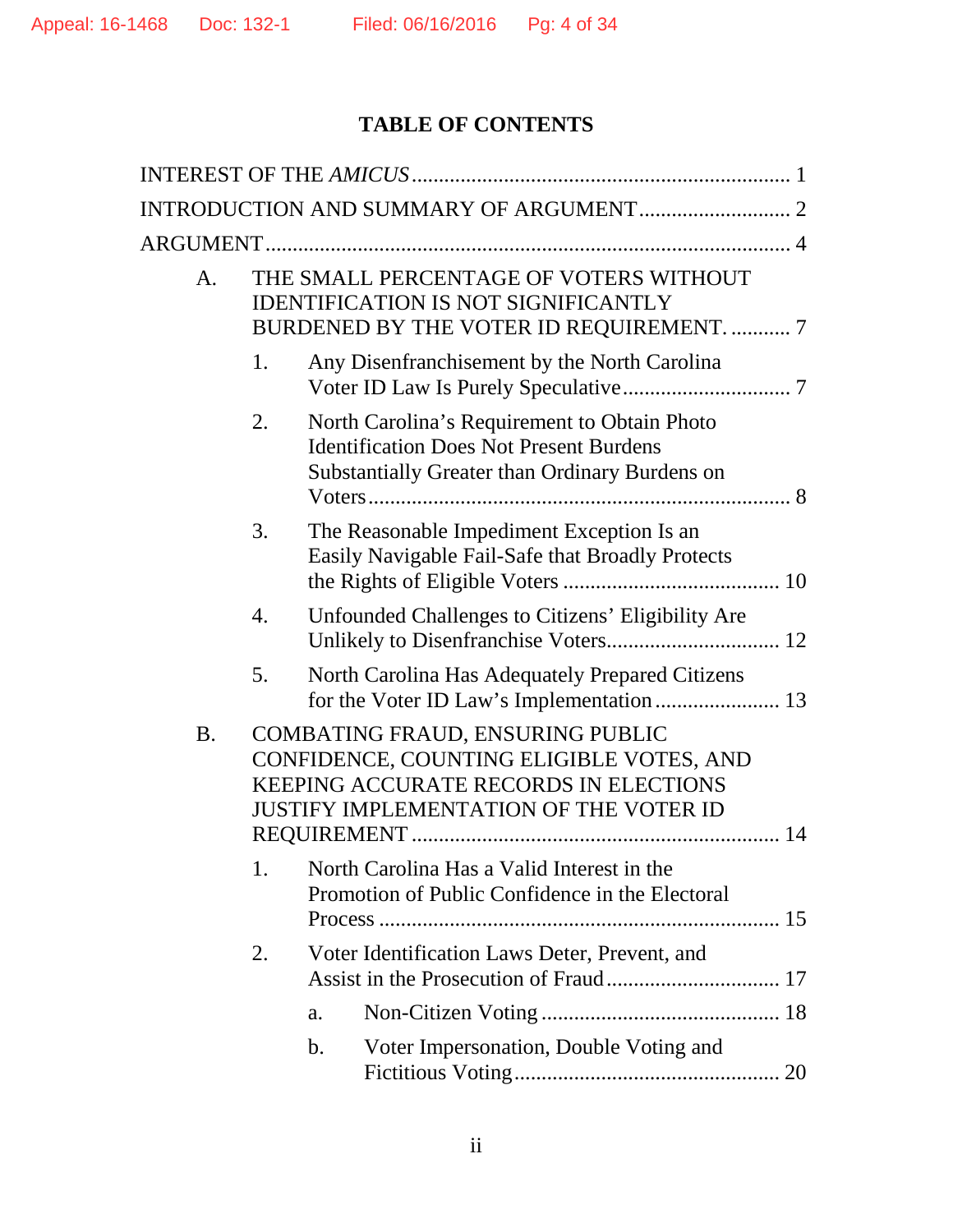| 3. | North Carolina Has a Valid Interest in Counting                                            |  |
|----|--------------------------------------------------------------------------------------------|--|
| 4. | North Carolina Has a Valid Interest in Orderly<br>Administration of Elections and Accurate |  |
|    |                                                                                            |  |
|    |                                                                                            |  |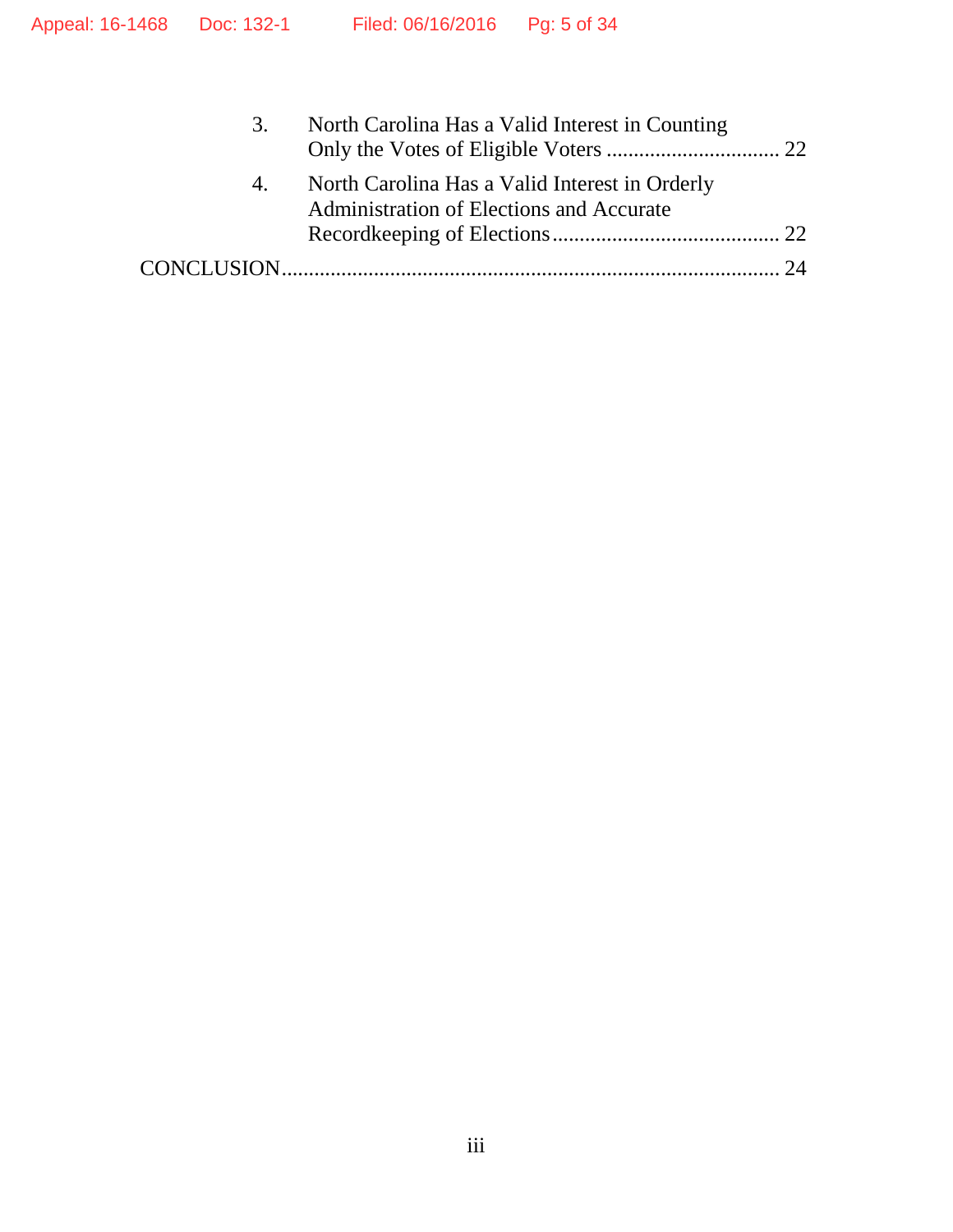# **TABLE OF AUTHORITIES**

# **CASES**

| Anderson v. Celebrezze,                        |
|------------------------------------------------|
|                                                |
| Burdick v. Takushi,                            |
|                                                |
| City of Memphis v. Hargett,                    |
|                                                |
| Common Cause/Georgia v. Billups,               |
|                                                |
| Crawford v. Marion Cty. Election Bd.,          |
|                                                |
| Crawford v. Marion Cty. Election Bd.,          |
|                                                |
| Easley v. Cromartie,                           |
|                                                |
| Frank v. Walker,                               |
|                                                |
| James v. Bartlett,                             |
|                                                |
| Lee v. Virginia State Bd. of Elections,        |
|                                                |
| NAACP v. Browning,                             |
|                                                |
| N.C. State Conference of the NAACP v. McCrory, |
|                                                |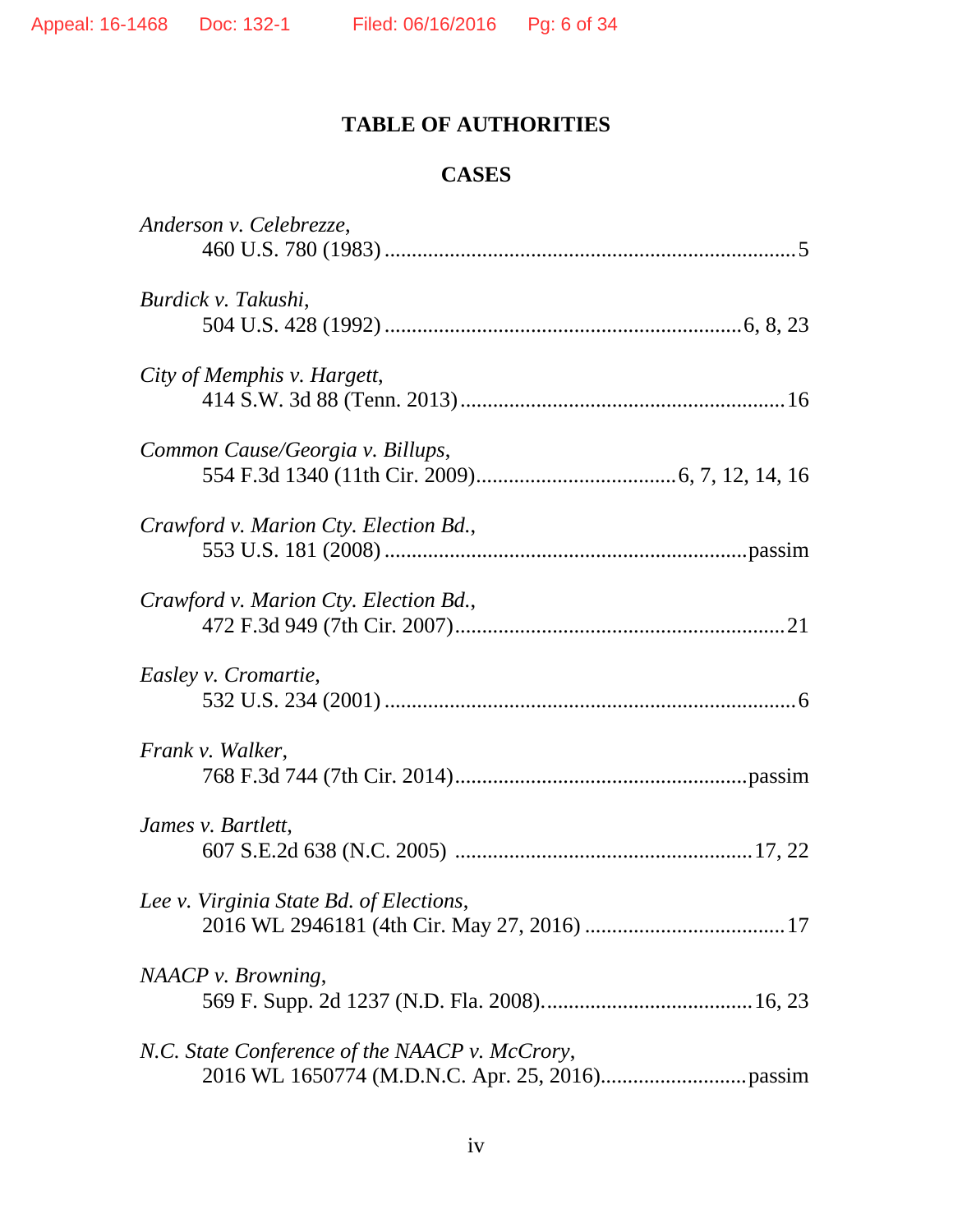| Purcell v. Gonzalez,             |  |
|----------------------------------|--|
| South Carolina v. United States, |  |

# **STATUTES**

# **OTHER AUTHORITIES**

| Colo. Dep't of State, Comparison of Colorado's Voter Rolls with<br>Department of Revenue Non-Citizen Records (Mar. 8, 2011)  19 |  |
|---------------------------------------------------------------------------------------------------------------------------------|--|
| Comm'n on Fed. Election Reform, <i>Building Confidence in U.S.</i>                                                              |  |
|                                                                                                                                 |  |
| Gov't Accountability Office, Additional Data Could Help State and                                                               |  |
| Local Elections Officials Maintain Accurate Voter                                                                               |  |
| <i>Registration Lists</i> (June 2005),                                                                                          |  |
|                                                                                                                                 |  |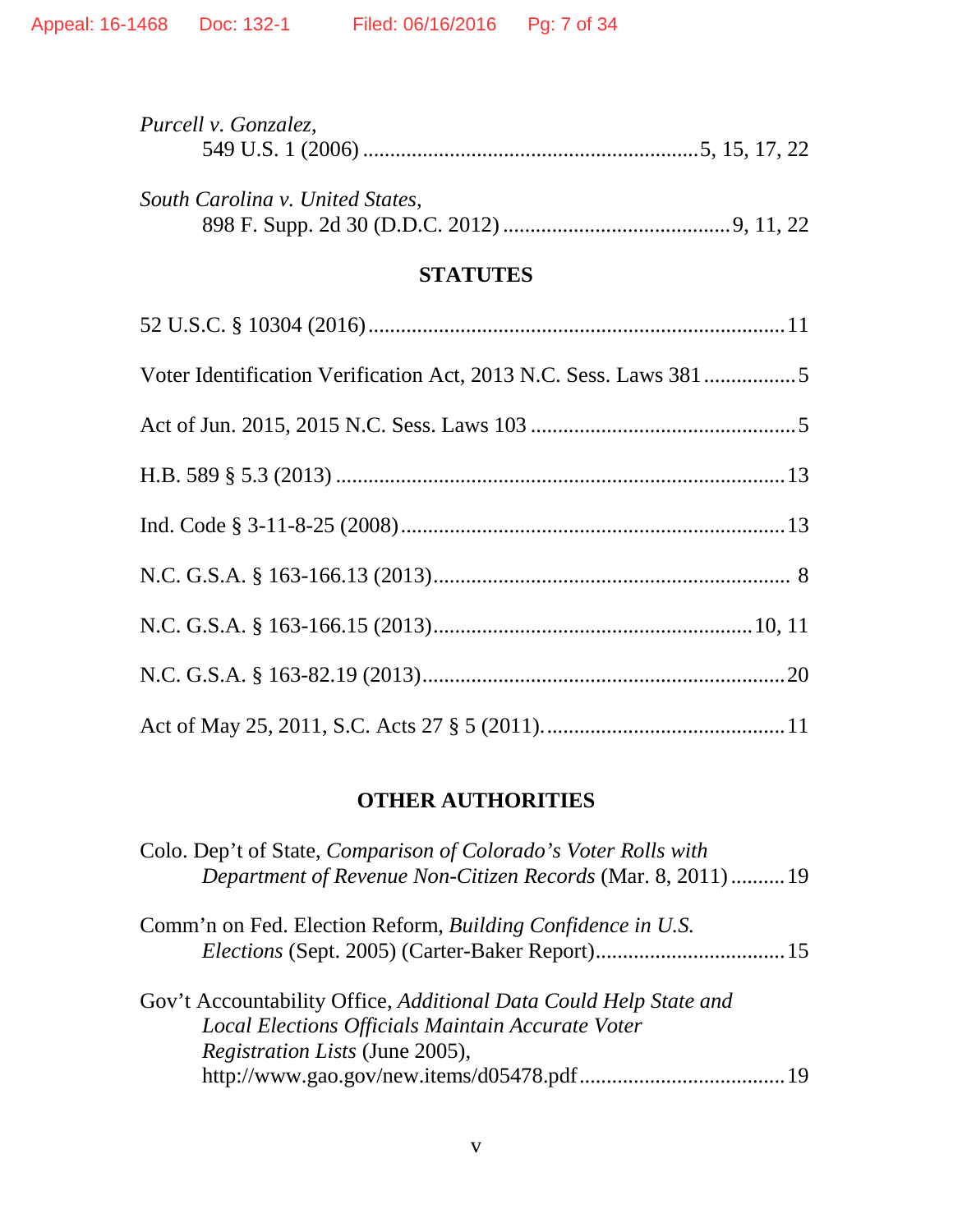| H.R. Rep. No. 105-416 (1998),                                    |  |
|------------------------------------------------------------------|--|
| https://www.congress.gov/105/crpt/hrpt416/CRPT-                  |  |
|                                                                  |  |
|                                                                  |  |
| Hans von Spakovsky, The Threat of Non-Citizen Voting, Heritage   |  |
| Foundation (July 2008),                                          |  |
| http://www.heritage.org/research/reports/2008/07/the-threat-     |  |
|                                                                  |  |
|                                                                  |  |
| Hans von Spakovsky, Voter Photo Identification: Protecting the   |  |
| Security of Elections, Heritage Foundation (July 2011),          |  |
| http://www.heritage.org/research/reports/2011/07/voter-photo-    |  |
|                                                                  |  |
|                                                                  |  |
| Jesse T. Richman, Gulshan A. Chattha, and David C. Earnest, Do   |  |
| non-citizens vote in U.S. elections?, Electoral Studies Vol. 36, |  |
|                                                                  |  |
|                                                                  |  |
| Kris Kobach, Why Opponents Are Destined to Lose the Debate on    |  |
| Photo ID and Proof of Citizenship Laws: Simply Put - People      |  |
| Want Secure and Fair Elections, 62 Syracuse L. Rev. 1 (2012) 22  |  |
|                                                                  |  |
| Wendy Underhill, Voter Identification Requirements, National     |  |
| Conference of State Legislatures (Apr. 11, 2016),                |  |
| http://www.ncsl.org/research/elections-and-campaigns/voter-      |  |
| 23                                                               |  |
|                                                                  |  |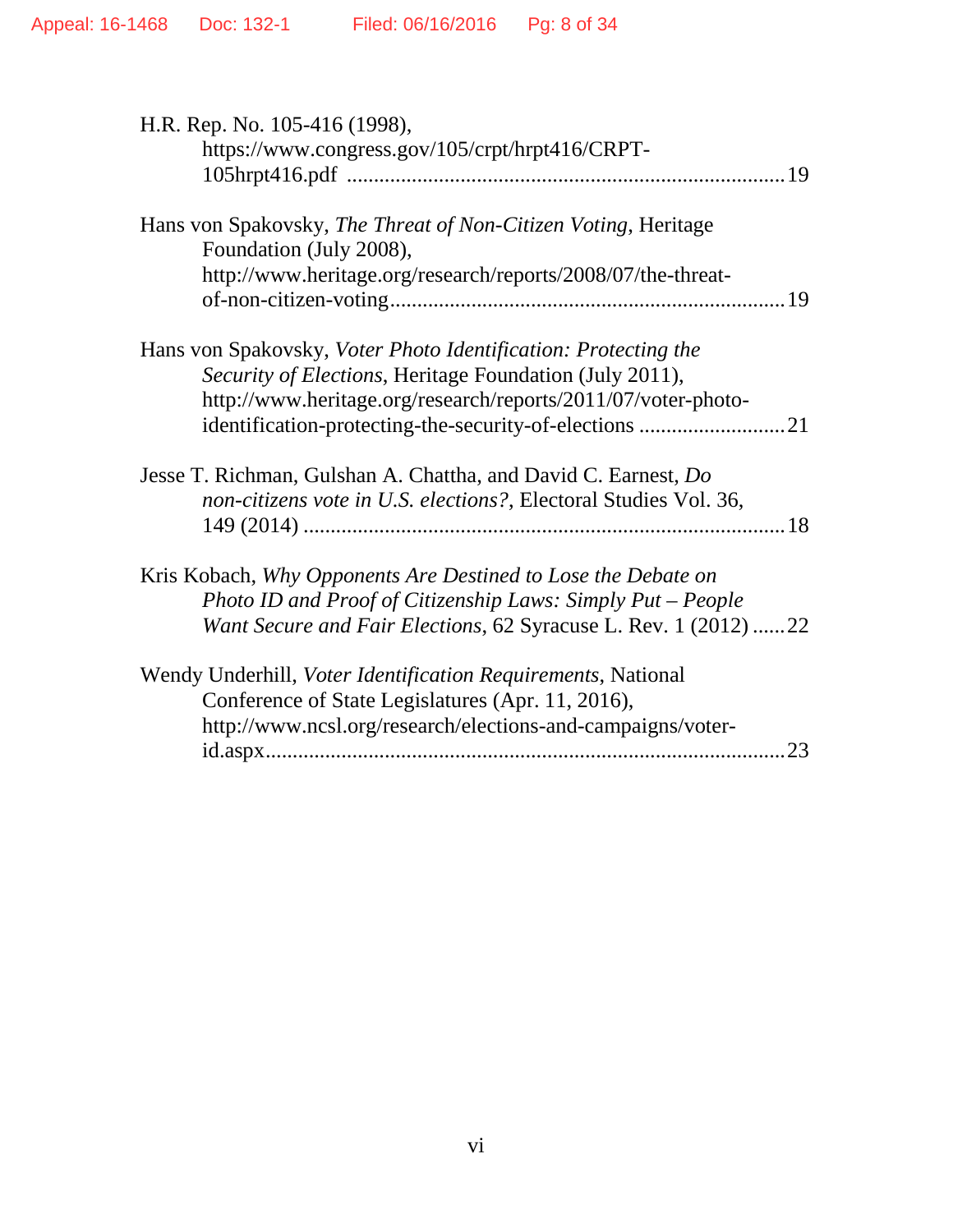# **INTEREST OF THE** *AMICUS*

Lawyers Democracy Fund is a social welfare organization that promotes the role of ethics and legal professionalism in the electoral process. Lawyers Democracy Fund seeks to ensure that all citizens are able to exercise their right to vote and that reasonable, common-sense anti-fraud protections are enacted to prevent the dilution of any citizen's vote. Lawyers Democracy Fund provides guidance to legislators interested in reforming their electoral systems, and it also conducts, funds, and publishes research regarding the effectiveness of current election systems and procedures.

This brief is properly before the Court pursuant to F.R.A.P. Rule 29(a) because all parties have consented to its filing.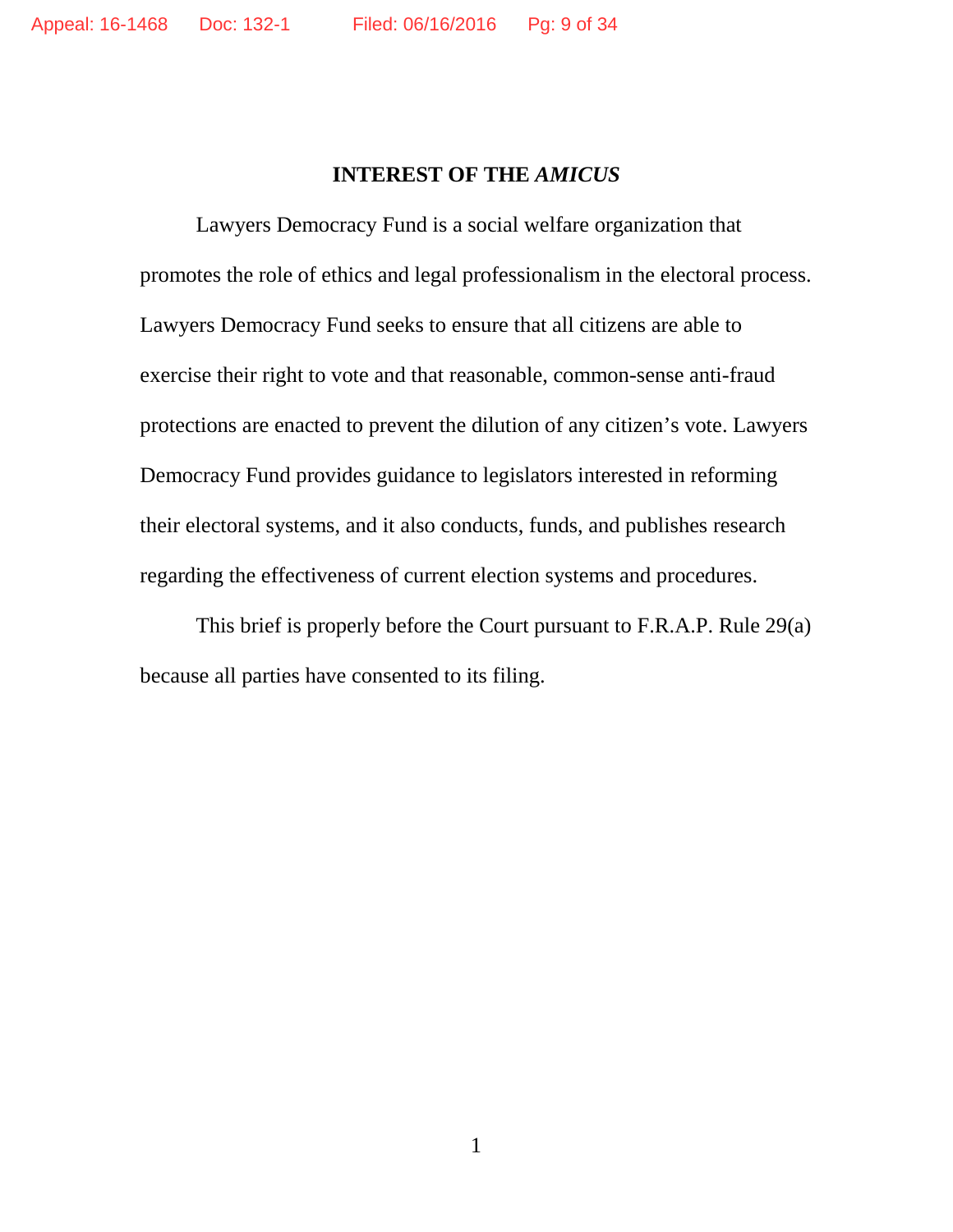#### **INTRODUCTION AND SUMMARY OF ARGUMENT**

Appellants in this case challenge routine voting procedures similar to those in widespread use across the United States. Among these is North Carolina's requirement that citizens wishing to cast a vote in an election present photo identification or, alternatively, certify that presenting photo identification would be unduly burdensome. Numerous states have enacted similar requirements, and most regimes in effect are *less flexible* for voters than the one adopted by the North Carolina General Assembly.

The appellants' constitutional challenge to voter ID is meritless. The Supreme Court resolved this question eight years ago in *Crawford v. Marion Cty. Election Bd.*, 553 U.S. 181 (2008), where a six-justice majority confirmed that a state's compelling interests in preventing voter fraud and promoting confidence in elections clearly outweighs the minimal burden of obtaining identification. This holding "means that [photo ID laws] are valid in every state—holding constant the burden each voter must bear to get a photo ID . . . ." *Frank v. Walker*, 768 F.3d 744, 750 (7th Cir. 2014). That burden is more than "constant" here: North Carolina's law is more flexible for voters than the Indiana law upheld in *Crawford*.

Indeed, the very notion that a photo ID requirement would impose a "severe" burden on the right to vote is facially implausible "in a world in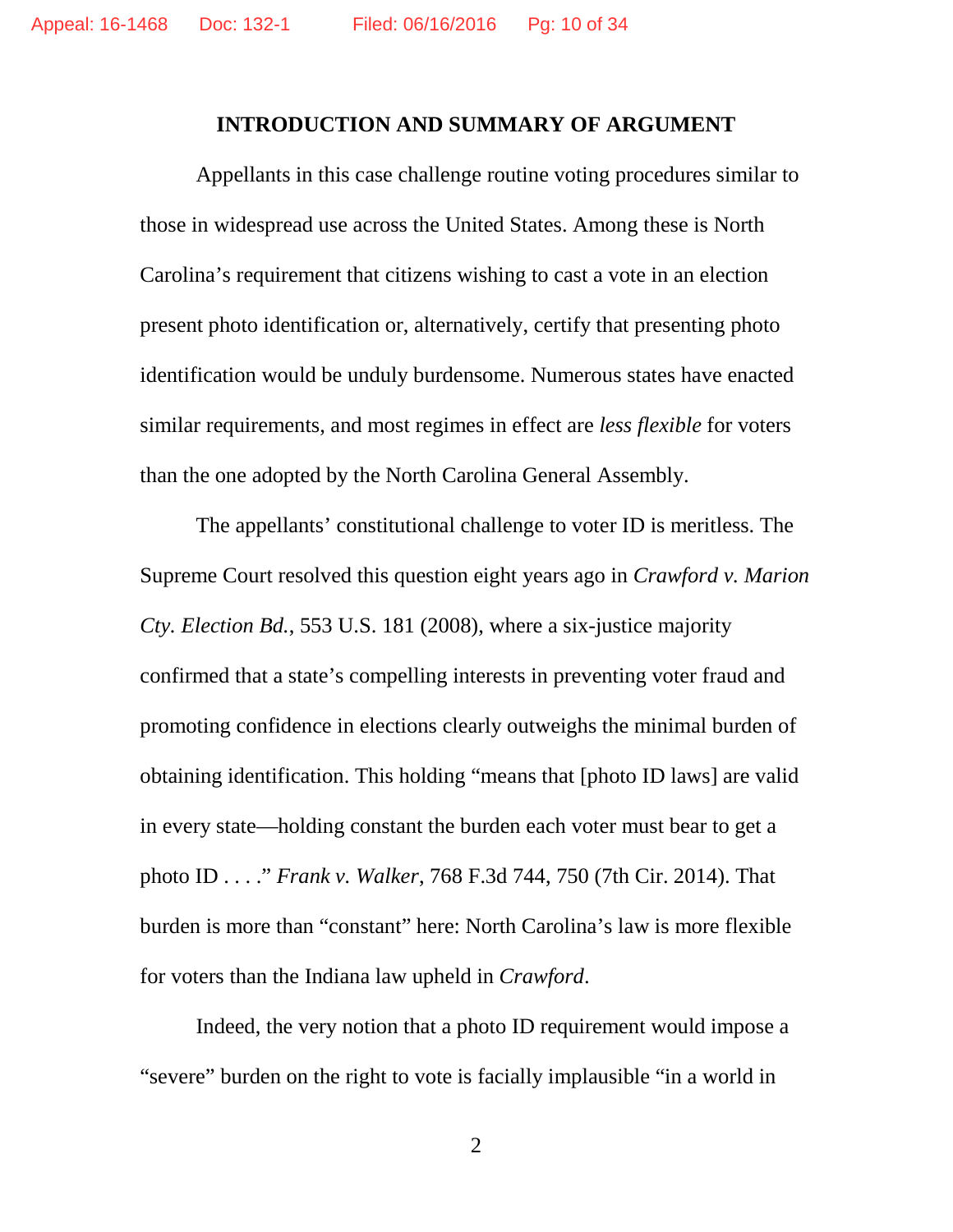which photo ID is essential to board an airplane, enter Canada or any other foreign nation, drive a car . . . , buy a beer, purchase pseudoephedrine for a stuffy nose or pick up a prescription at a pharmacy, open a bank account or cash a check at a currency exchange, buy a gun, or enter a courthouse to serve as a juror or watch the argument of this appeal." *Id.* at 748. It should come as no surprise that photo ID requirements, other than in exceptional circumstances, have passed scrutiny under both the United States Constitution and Section 2 of the Voting Rights Act, and they have even obtained preclearance under the pre-*Shelby County* Section 5 regime which placed the burden on *states* to justify photo ID requirements.

A state's multiple interests in enacting voter ID are among the most compelling bases for regulating the voting process that exist. They include promoting confidence in elections, preventing fraud, and protecting the integrity of the votes cast by honest citizens. Moreover, although the state's interest in promoting public confidence in this manner is "a 'legislative fact'—a proposition about the state of the world" confirmed in *Crawford* and thus extant in *every* instance, *Frank*, 768 F.3d at 750—North Carolina had good cause for its concerns, based on real-world data and research, about vote dilution resulting from illegal voting. Against these overwhelming governmental interests, the Court must weigh the pure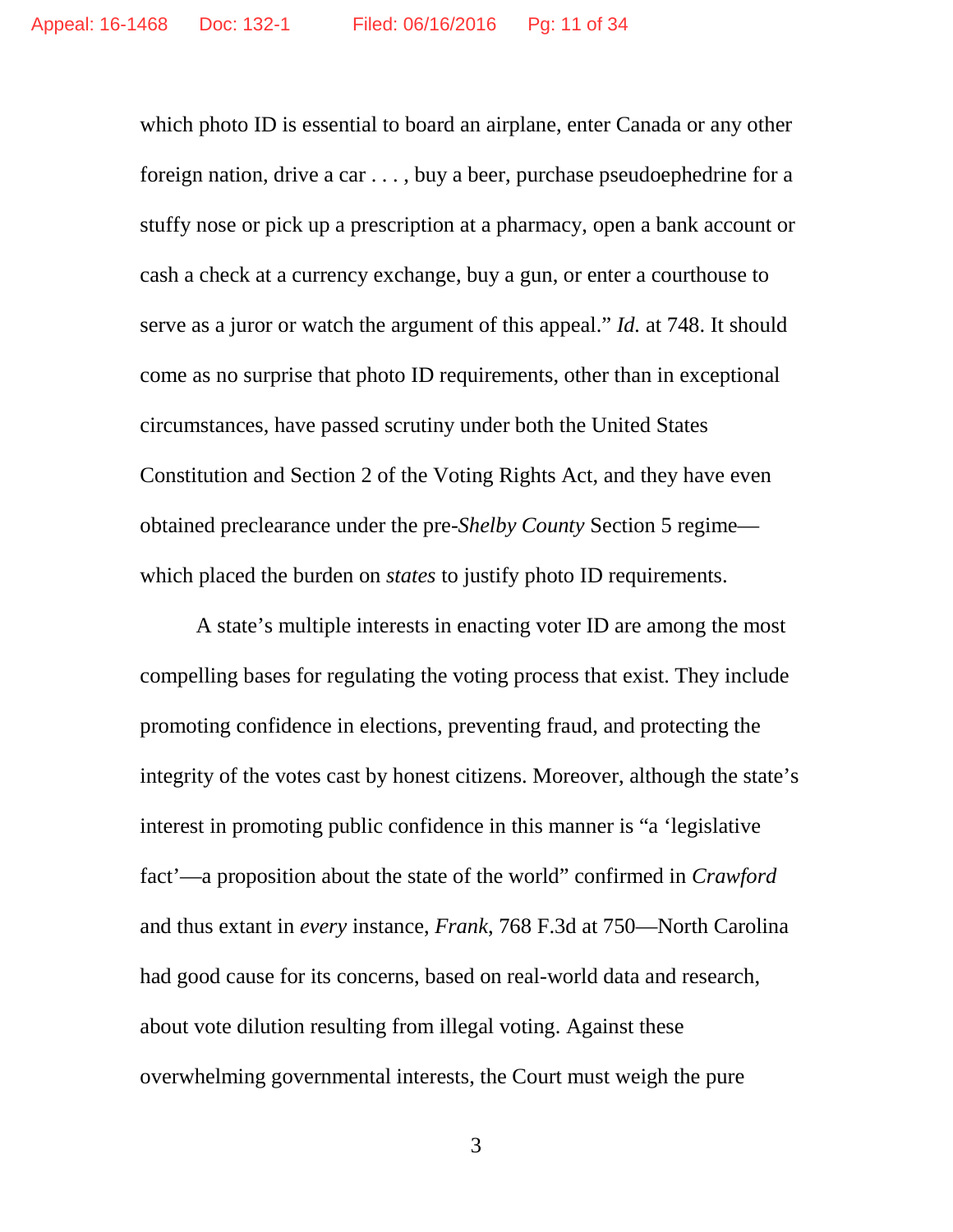speculation that someone, somewhere *might* not be able to (1) present a photo ID or (2) certify a plausible basis for the failure to do so. Even in those instances, the *opportunity* to obtain an ID—which is provided by North Carolina free of charge—is equally open to all, and thus a citizen's noncompliance with the requirement says nothing more than "that he was unwilling to invest the necessary time." *Id.* at 748. Not surprisingly, Appellants failed to identify a *single person* prevented from voting because of North Carolina's photo ID requirement. This balancing hardly presents a contest.

The analysis is simple as a matter of law and reason. The burden is minimal, and the interest is compelling. The requirement is therefore constitutional.

#### **ARGUMENT**

A growing number of states have implemented common-sense voter ID laws to confirm that each person casting a ballot is in fact a legal voter, is who he or she claims to be, and is provided with the appropriate ballot for his or her residence. In 2013, North Carolina joined them. In relevant part, the reform it enacted requires voters to present photo ID, such as a state driver's license or nonoperator's card, which can be obtained at the Department of Motor Vehicles ("DMV"), unless (1) the voter cites a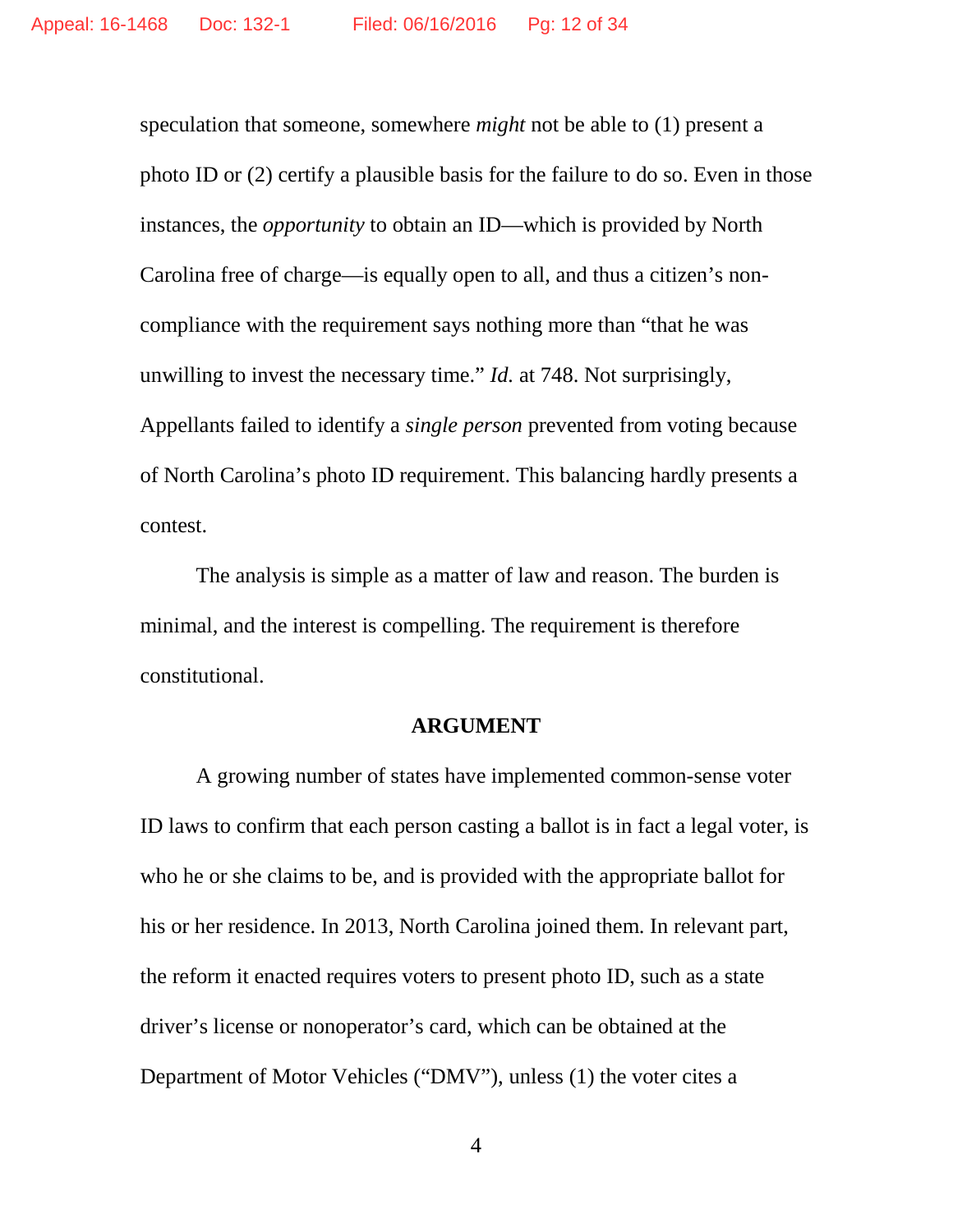reasonable impediment to presenting photo ID or (2) some other exception applies. Voter Identification Verification Act, 2013 N.C. Sess. Laws 381; Act of Jun. 2015, 2015 N.C. Sess. Laws 103.

This is standard fare. Photographic identification is a gateway condition for participation in a host of everyday activities, and the act of presenting ID is one that the overwhelming majority of Americans consider routine. Implementing a photo requirement—which "is widely accepted outside the field of voting" to "promote confidence," *Frank*, 768 F.3d at 751—in the voting context is sound policy. "Voter fraud drives honest citizens out of the democratic process and breeds distrust of our government." *Purcell v. Gonzalez*, 549 U.S. 1, 4 (2006). Photo ID laws thus combat the reasonable fear of law-abiding voters that "their legitimate votes will be outweighed by fraudulent ones." *Id.* "If the public thinks that photo ID makes elections cleaner, then people are more likely to vote or, if they stay home, to place more confidence in the outcomes. These are substantial benefits." *Frank*, 768 F.3d at 751. Laws that expand the availability of photo IDs certainly benefit the interests of citizens who lack this fundamental element of twenty-first-century life.

The controlling constitutional rules of decision to evaluate North Carolina's law are stated in *Anderson v. Celebrezze*, 460 U.S. 780 (1983),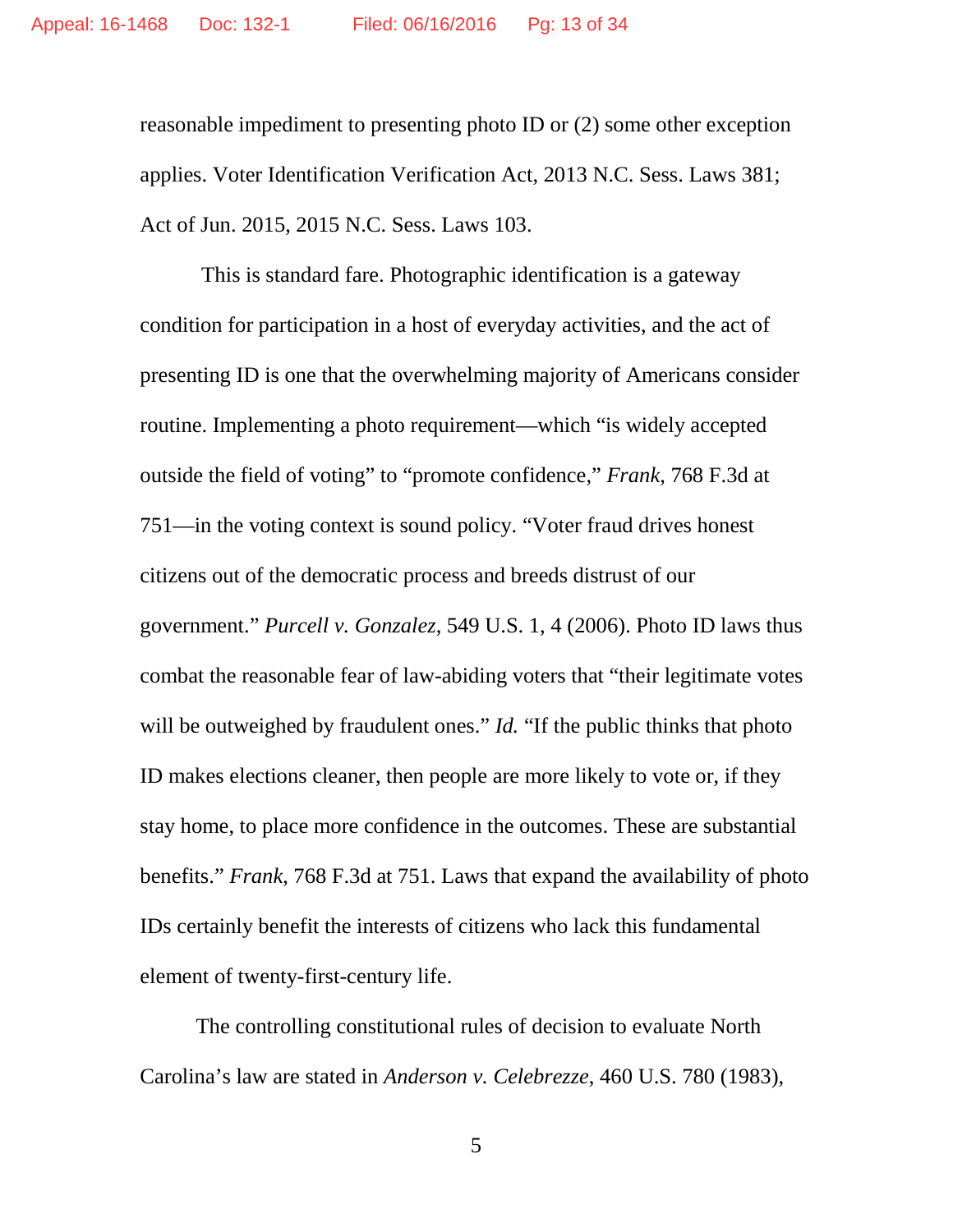$\overline{a}$ 

and *Burdick v. Takushi*, 504 U.S. 428 (1992). These cases prescribe a balancing of the "character and magnitude of the asserted injury" against legitimate state interests. Under this test, "the rigorousness of [the court's] inquiry" depends "upon the extent to which a challenged regulation burdens" the right to vote. *Burdick*, 504 U.S. at 434. If the degree of restriction is "reasonable," the state's "regulatory interests are generally sufficient to justify the restrictions." *Id.* (quotation marks omitted).

Applying that analysis, the Supreme Court upheld Indiana's voter ID law in *Crawford v. Marion Cty. Election Bd.*, 553 U.S. 181 (2008). In doing so, it effectively resolved this case as well. The state interests were less compelling, and the burdens were greater in *Crawford* than they are here. North Carolina's voter ID law must therefore be upheld as constitutional.<sup>[1](#page-13-0)</sup>

<span id="page-13-0"></span> $<sup>1</sup>$  Appellants contend that North Carolina's voter ID law was enacted with a</sup> partisan intent to harm Democratic Party election prospects, but the Supreme Court has rejected the notion that partisan motives can defeat a facially neutral election law. *Crawford*, 553 U.S. at 204; *see also Common Cause/Georgia v. Billups*, 554 F.3d 1340, 1355 (11th Cir. 2009) ("the Supreme Court dismissed the relevance of partisan interests"). Appellants seek to circumvent that holding by characterizing a motive to advantage Republican candidates over Democratic candidates as *racial* discrimination because of the correlation between race and politics in North Carolina. But, where race and partisanship correlate, plaintiffs challenging legislative motive must prove that race "*rather than politics*" was the actual motive, and therefore partisan intent does not on its own amount to racial discrimination. *See, e.g.*, *Easley v. Cromartie*, 532 U.S. 234, 243 (2001) (emphasis in original). Appellants' theory to the contrary would turn the Equal Protection Clause into a one-sided tool for partisan advantage.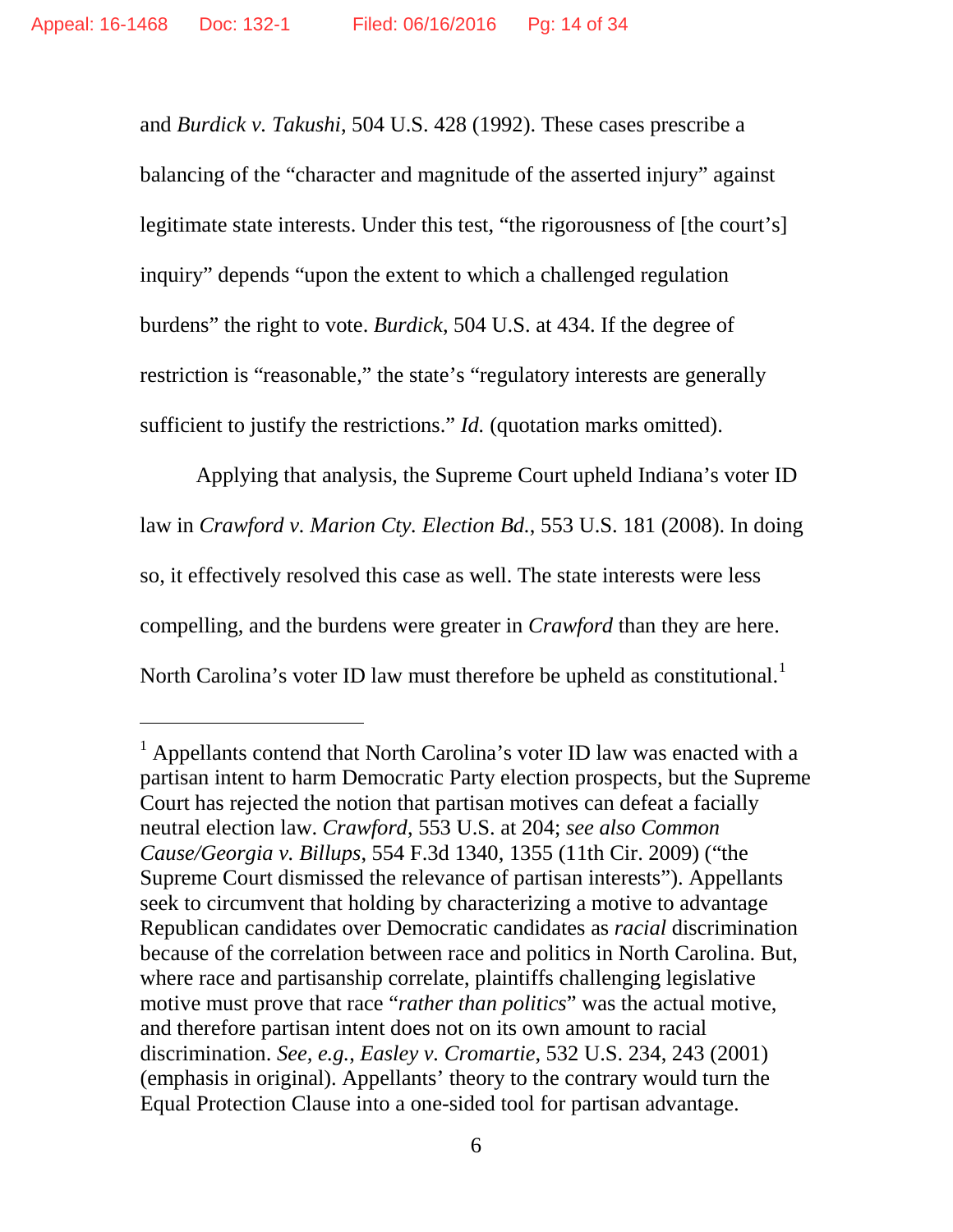## **A. THE SMALL PERCENTAGE OF VOTERS WITHOUT IDENTIFICATION IS NOT SIGNIFICANTLY BURDENED BY THE VOTER ID REQUIREMENT.**

### **1. Any Disenfranchisement by the North Carolina Voter ID Law Is Purely Speculative.**

Appellants failed to identify a single person disenfranchised by the North Carolina voter ID law. Which plaintiff could not obtain an ID and could not vote? Similar failures of proof doomed the challenges to voter ID laws in Indiana and Georgia. *Crawford*, 553 U.S. at 201; *Common Cause/Georgia v. Billups*, 554 F.3d 1340, 1354 (11th Cir. 2009) ("The [plaintiffs], despite their best efforts, failed to identify a single individual who would be unable to vote because of the Georgia statute or who would face an undue burden to obtain a free voter identification card."). Appellants' failure in this respect should come as no surprise, given the broad protections for the right to vote codified in the statute. For those without photo identification, North Carolina offers idenfication free of charge. As of January 2016, 2,139 voters had taken advantage of the program to receive free identification. *N.C. State Conference of the NAACP v. McCrory*, No. 1:13CV658, 2016 WL 1650774, at \*27 (M.D.N.C. Apr. 25, 2016) ("*McCrory*").

Additional safeguards ensure that eligible citizens will not be disenfranchised. These include provisional voting, satellite polling locations,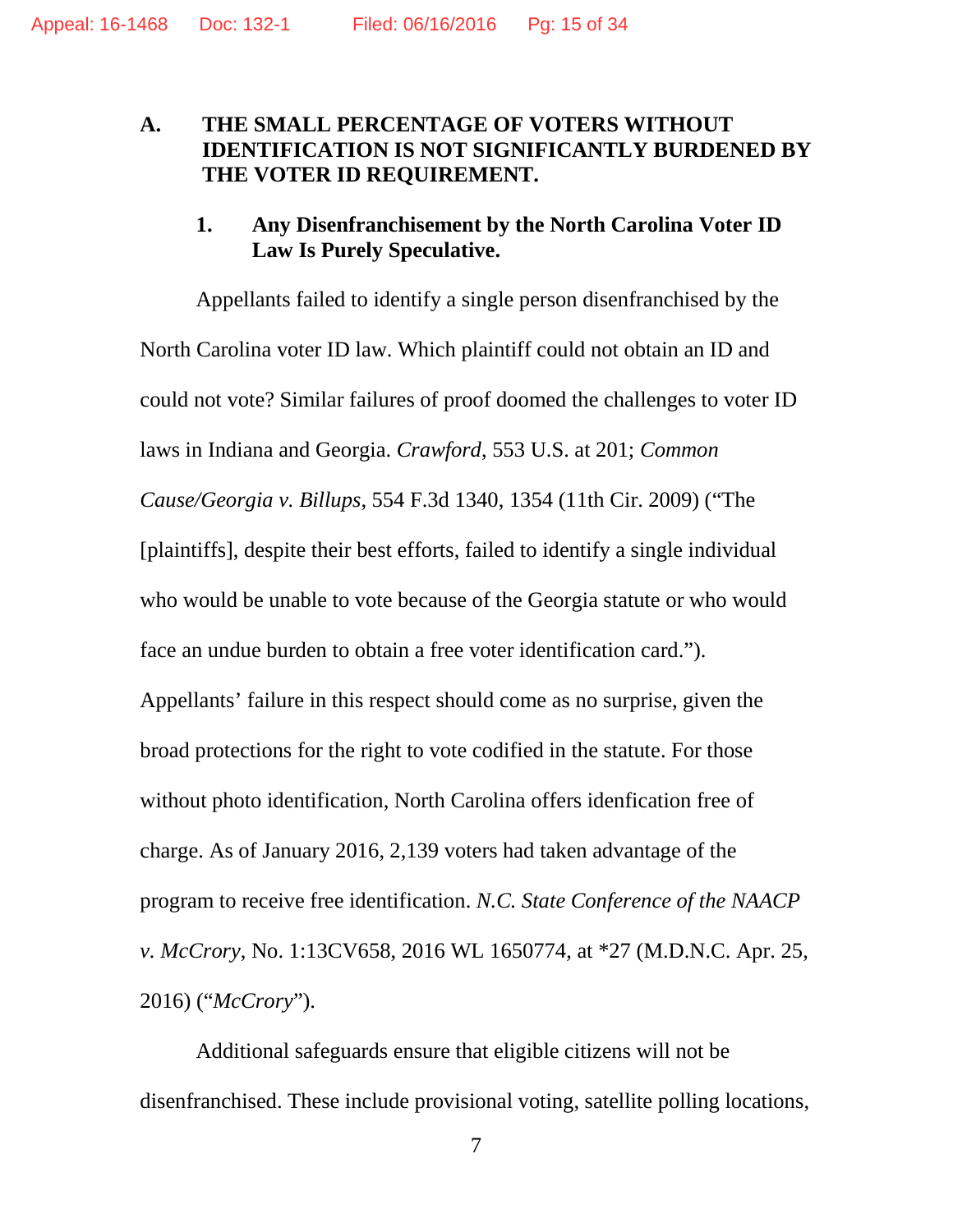absentee ballot procedures, and exceptions for religious objectors and similarly situated individuals. Those excepted from the ID mandate also include victims of natural disasters and curbside voters. N.C. G.S.A. § 163- 166.13(a)(3) (2013); N.C. G.S.A. § 163-166.13(a)(1) (2013). Additionally, North Carolina allows elderly voters to provide identification that does not contain a printed expiration date if issued not more than eight years ago. N.C. G.S.A. § 163-166.13(e) (2013).

## **2. North Carolina's Requirement to Obtain Photo Identification Does Not Present Burdens Substantially Greater than Ordinary Burdens on Voters.**

The record did show some minor inconveniences that some voters encountered in obtaining birth certificates or matching identification on underlying documents necessary to get a photo ID. *McCrory*, 2016 WL 1650774, at \*27–29. But these burdens are not sufficient to invalidate the voter ID law. Because there is no "right to vote in any manner" and because "government must play an active role in structuring elections," there must "as a practical matter" be "a substantial regulation of elections." *Burdick*, 504 U.S. at 433 (quotation marks omitted). This regulatory role by definition means that "[e]lection laws will invariably impose some burden upon individual voters." *Id*. The record in *Crawford*, for instance, contained evidence of difficulties for elderly, out-of-state, and poor voters in obtaining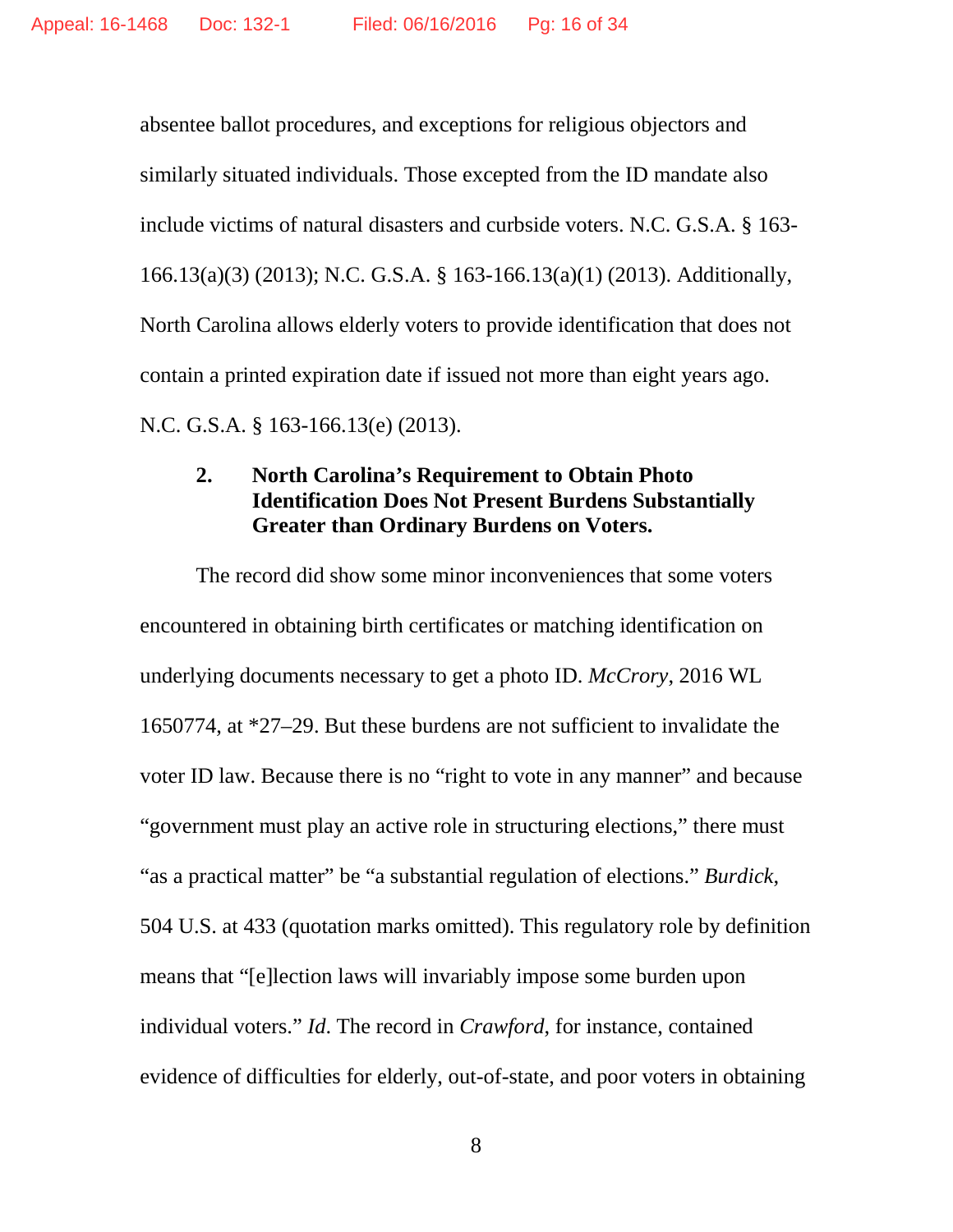identification. 553 U.S. at 199–203. That was insufficient to trigger strict scrutiny, *see id.*, and similar evidence should fail for identical reasons here. *See Frank*, 768 F.3d at 746–47 (rejecting photo ID challenge where evidence failed to show meaningful difference in burden from that identified in *Crawford*). Moreover, voters who do face challenges may cast a ballot under the reasonable impediment exception. *Cf. South Carolina v. United States*, 898 F. Supp. 2d 30, 38–43 (D.D.C. 2012) (granting Section 5 preclearance to voter ID law with similar impediment exception).

The inconvenience of traveling to the DMV for an ID is nothing more than "the usual burdens of voting." *See Crawford*, 553 U.S. 181, 198; *see also Frank*, 768 F.3d at 748 ("if photo ID is available to people willing to scrounge up a birth certificate and stand in line at the office that issues drivers' licenses, then all we know from the fact that a particular person lacks a photo ID is that he was unwilling to invest the necessary time."). The DMV already offers the opportunity to register to vote; therefore, connecting the acquisition of photo identification to the DMV is reasonable. Given that the average voter in North Carolina needs to wait fewer than twenty minutes at a DMV for an ID, the burden is far from serious. *McCrory*, 2016 WL 1650774, at \*30.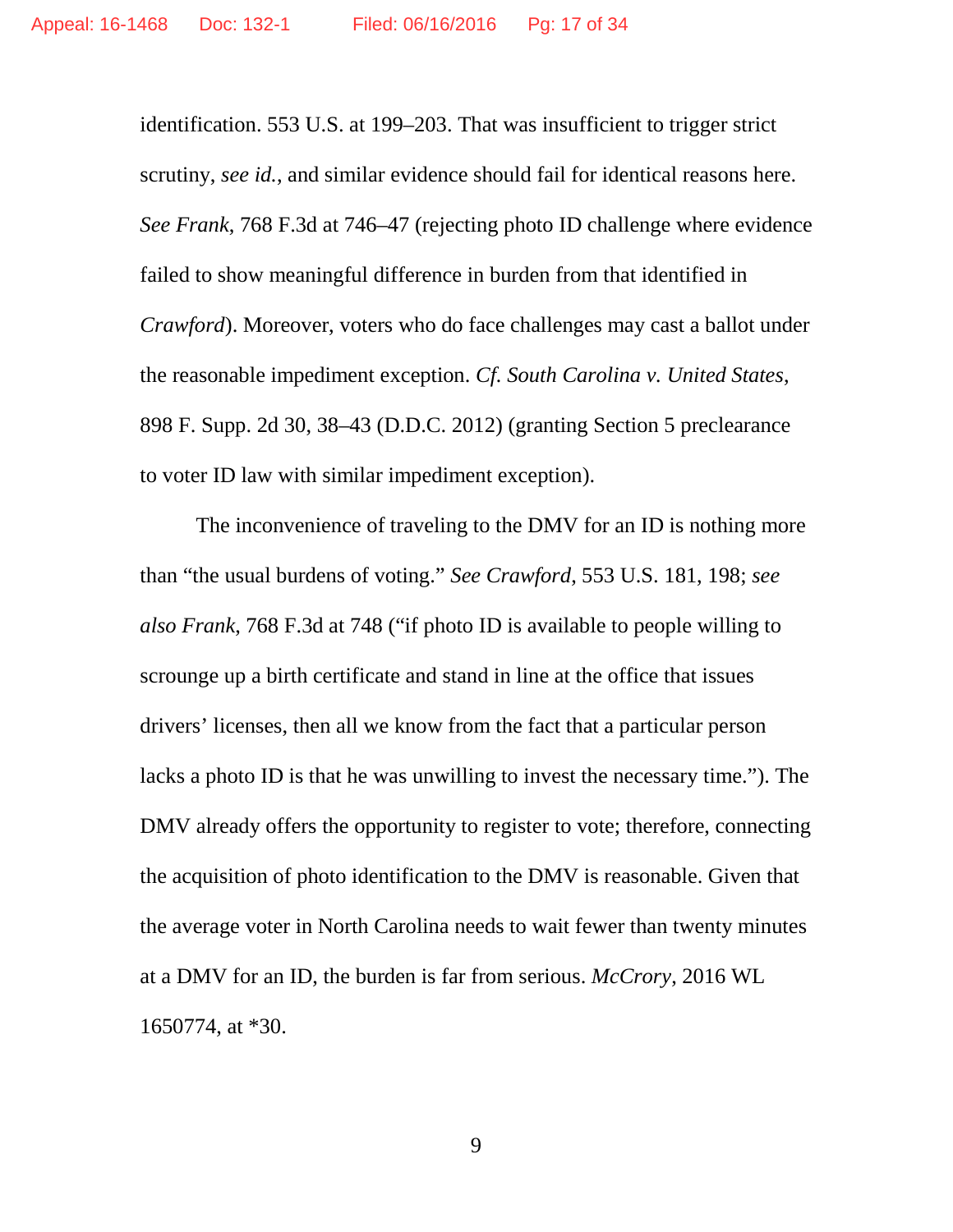There are 114 brick-and-mortar DMV locations in North Carolina, and the DMV has taken extra efforts to increase accessibility by offering online license renewal, extended hours, customer-facing computer screen stations, and DMV mobile "footlocker" units. *McCrory*, 2016 WL 1650774, at \*30.

## **3. The Reasonable Impediment Exception Is an Easily Navigable Fail-Safe that Broadly Protects the Rights of Eligible Voters.**

The reasonable impediment exception confirms that North Carolina's photo ID requirement imposes no severe burdens. The reasonable impediment form provides citizens with a non-exhaustive list of various legitimate reasons a photo ID cannot be presented at the polls. *McCrory*, 2016 WL 1650774, at \*120. The excuses—transportation difficulties, disability or illness, lack of birth certificate, work schedule challenges, family responsibilities, lost or stolen photo identification, or unreceived photo identification—encompass a vast range of possibilities. *Id*. Beyond that, citizens have the option to write in other impediments not enumerated in that extensive list. N.C. G.S.A. § 163-166.15 (2015).

North Carolina's reasonable impediment provision mirrors a provision adopted in South Carolina at the time South Carolina was a "covered jurisdiction" under Section 4 of the Voting Rights Act and therefore subject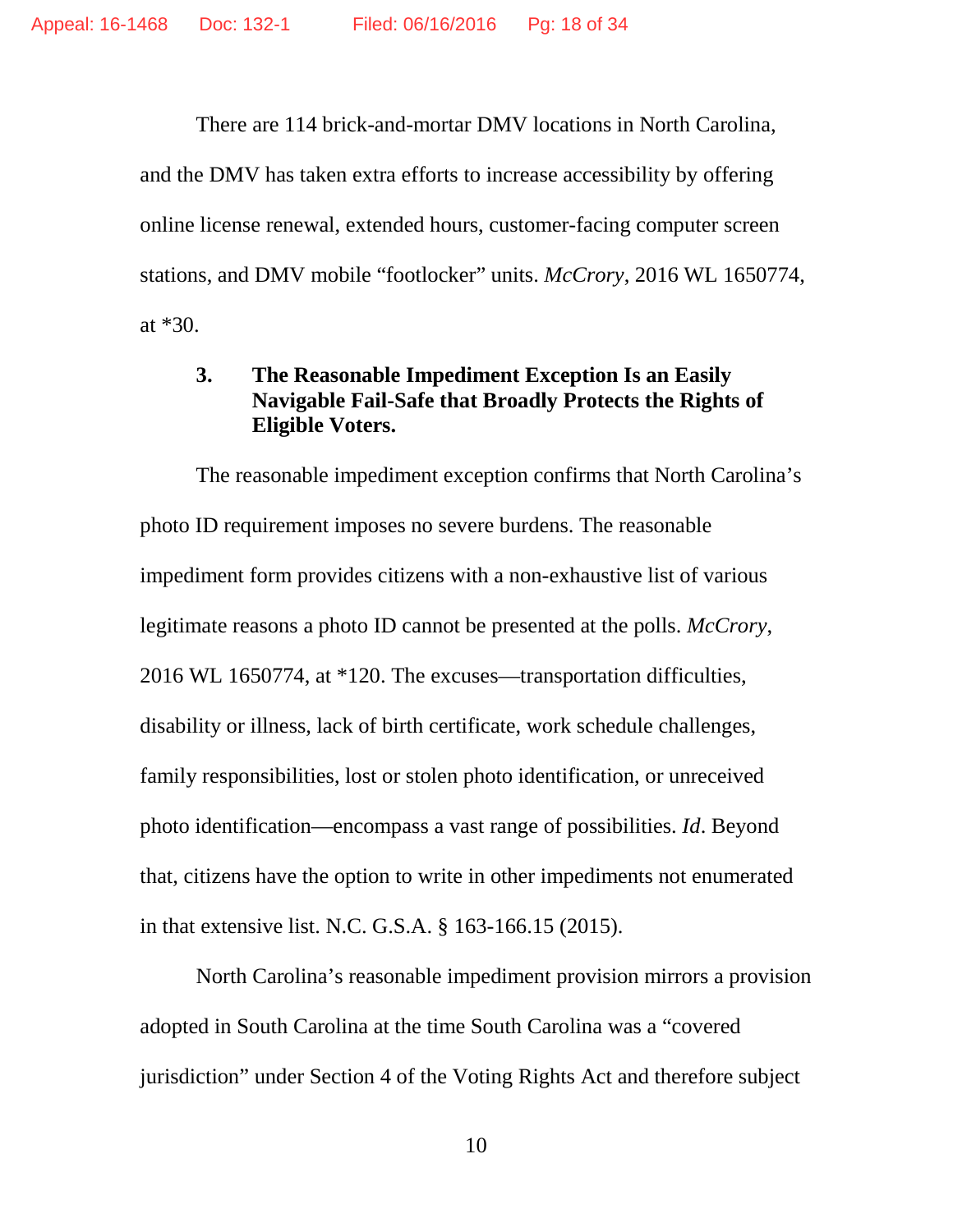to Section 5's preclearance requirement. *See* 52 U.S.C. § 10304 (2016); *see also South Carolina*, 898 F. Supp. 2d at 44 (evaluating Act of May 25, 2011, S.C. Acts 27 § 5(D)(1)(a) (2011)). Section 5 imposes a far higher degree of scrutiny on state voting procedures than does the Equal Protection Clause, *see id*. at 33, yet the three-judge panel in *South Carolina* unanimously found that South Carolina's voter ID law passed because, among other things, "the expansive reasonable impediment provision . . . means that every South Carolina citizen who has [a] non-photo voter registration card that could be used under pre-existing South Carolina law may still use that card to vote," as long as "they state the reason for not having obtained a photo ID." *Id.* at 40. The reasonable impediment provision here is at least as, if not *more*, generous than South Carolina's version, given that *no* photo ID is required. Thus, notwithstanding the "rhetoric surrounding the law," *see id.* at 35, a meaningful inquiry into "how the law would work," *id.*, clarifies that it imposes the slightest of burdens on the franchise.

The statute lists only three grounds for denying a voter's invocation of the reasonable impediment provision: factually false allegations, efforts to denigrate the ID requirement, or obviously nonsensical statements. N.C. G.S.A. § 163-166.15 (2013). *Compare South Carolina*, 898 F. Supp. 2d at 35–38 (describing a similar regime). In other words, no citizen acting in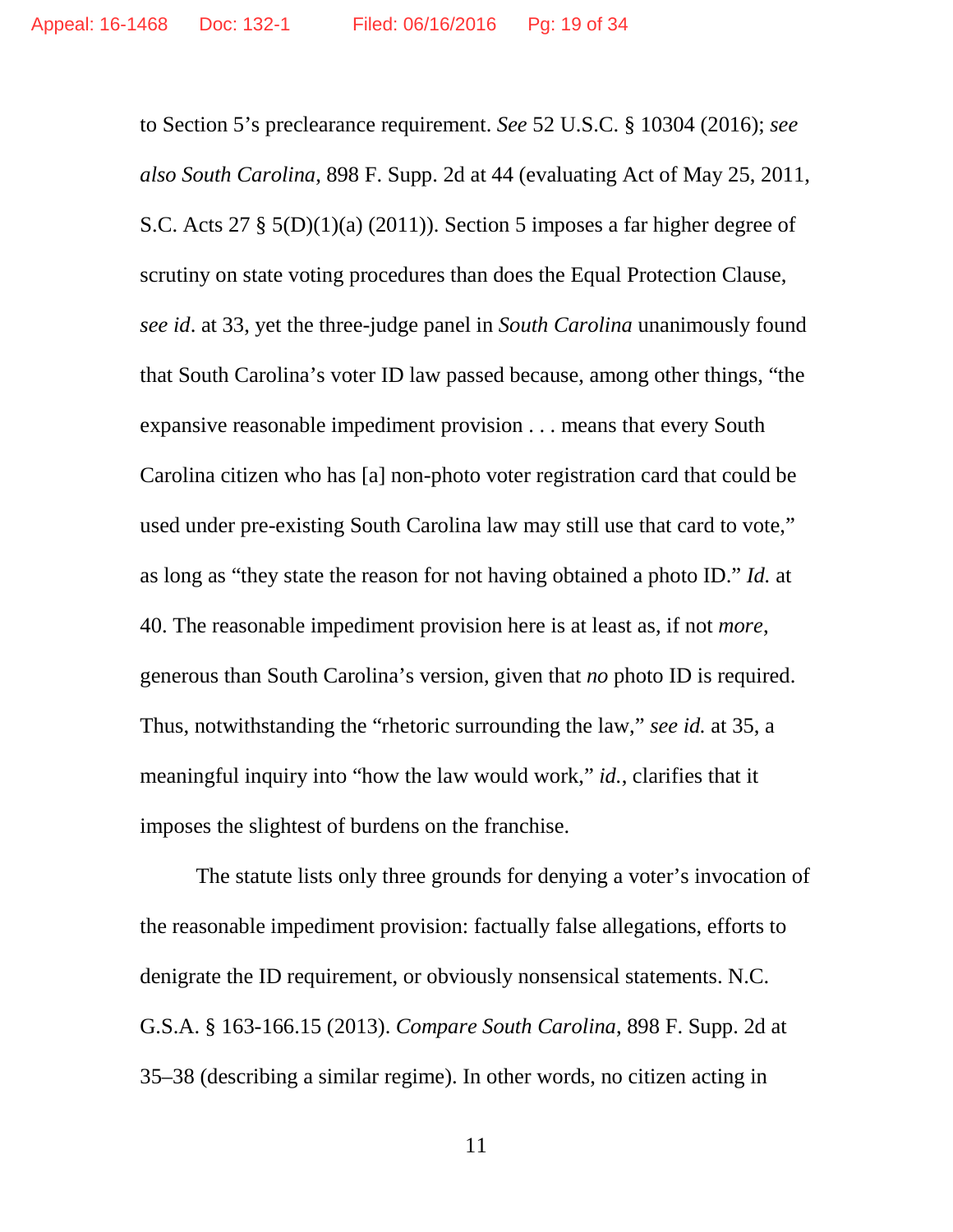good faith will be prevented from voting using the reasonable impediment exception, unless he or she is committing fraud. *McCrory*, 2016 WL 1650774, at \*45.

Finally, the reasonable impediment provision is not difficult to navigate. North Carolina's public education program informs voters about the presence of the reasonable impediment provision. *Id*. at 19–23. Then, at the polling places, trained election officials advise voters about the use of the reasonable impediment exception. *Id*. at 24–26.

Neither Indiana nor Georgia included a reasonable impediment provision in their voter ID laws, but burdens under both states' regimes were found not to be severe and not to outweigh state interests. *Crawford*, 553 U.S. at 202–03; *Billups*, 554 F.3d at 1354.

### **4. Unfounded Challenges to Citizens' Eligibility Are Unlikely to Disenfranchise Voters.**

Appellants criticize certain limitations to the reasonable impediment exception. However, inclusion of a reasonable impediment provision is not necessary for a voter ID law; adding this generous provision provides protections for voters and minimizes the probability of disenfranchisement.

Challenges to voters' invocation of the reasonable impediment exception are unlikely to be discriminatory. *McCrory*, 2016 WL 1650774, at \*45. When another registered voter from the county contests a voter's use of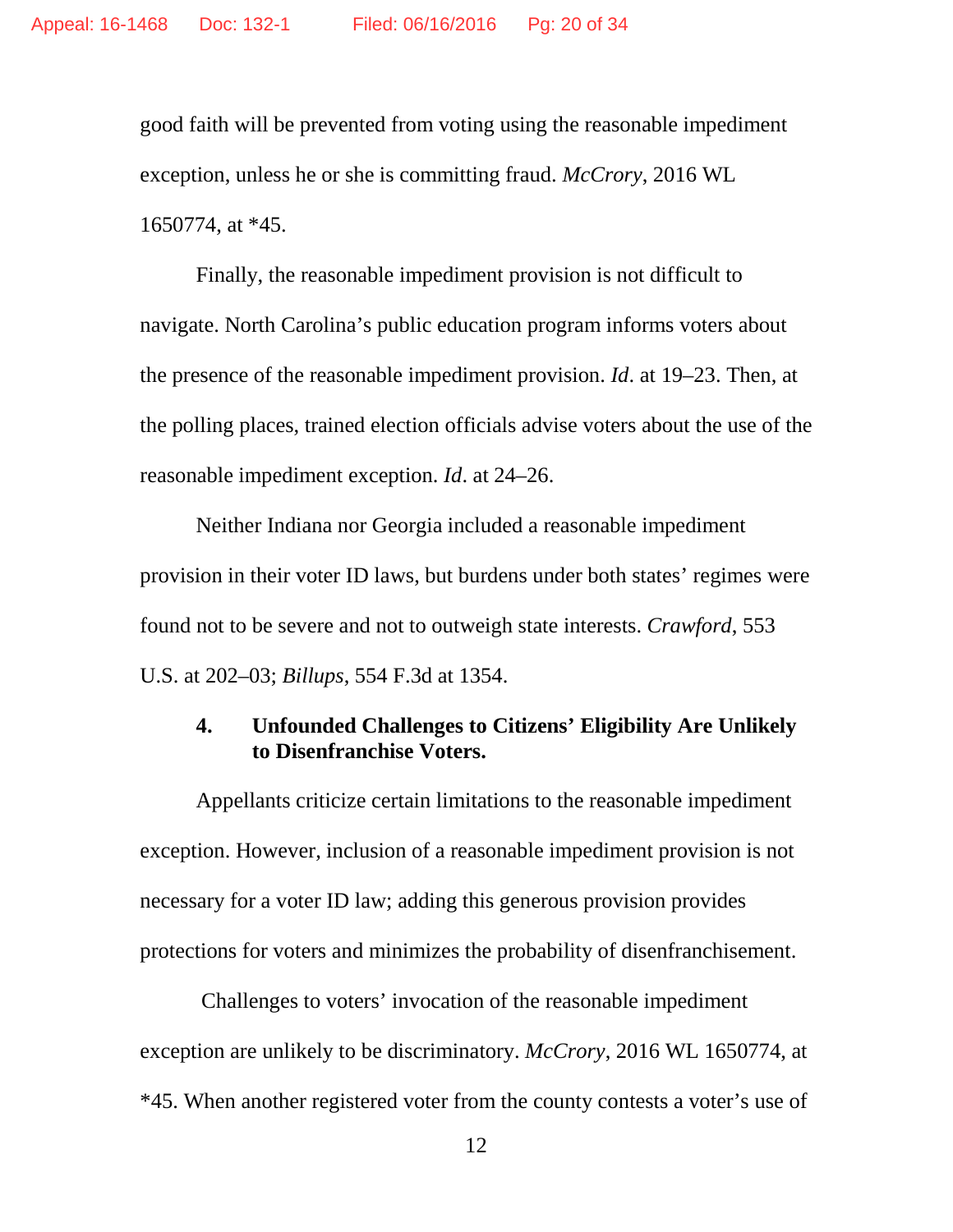the reasonable impediment exception, the challenge is strictly limited to the information on the reasonable impediment form and must be completed three days after the election. *Id*. at \*42. When the county board of elections reviews the challenge, all facts must be viewed in the light most favorable to the voter. *Id*. at \*43. Furthermore, any complaints about the challenge process would be addressed by seeking review by the state board of elections. *Id*. at \*44. The Indiana law did not have analogous provisions but was still upheld by the Supreme Court. *Crawford*, 553 U.S. at 204; *see also* Ind. Code § 3-11-8-25 (2008).

## **5. North Carolina Has Adequately Prepared Citizens for the Voter ID Law's Implementation.**

North Carolina's lengthy and "substantial" soft rollout informed citizens about the new voter ID requirement. *McCrory*, 2016 WL 1650774, at \*19. North Carolina's efforts to inform citizens over the span of two years and at three separate elections—the November 2013 municipal elections, the May 2014 midterm primaries, and the November 2014 midterm general election—helped prepare citizens for the new procedures. *Id*.

The voter ID law outlines specific education and publicity requirements to give notice to the voting population ahead of the effective date of the voter ID requirement. H.B. 589 § 5.3 (2013). Materials were delivered to county boards and outreach groups, flyers and posters were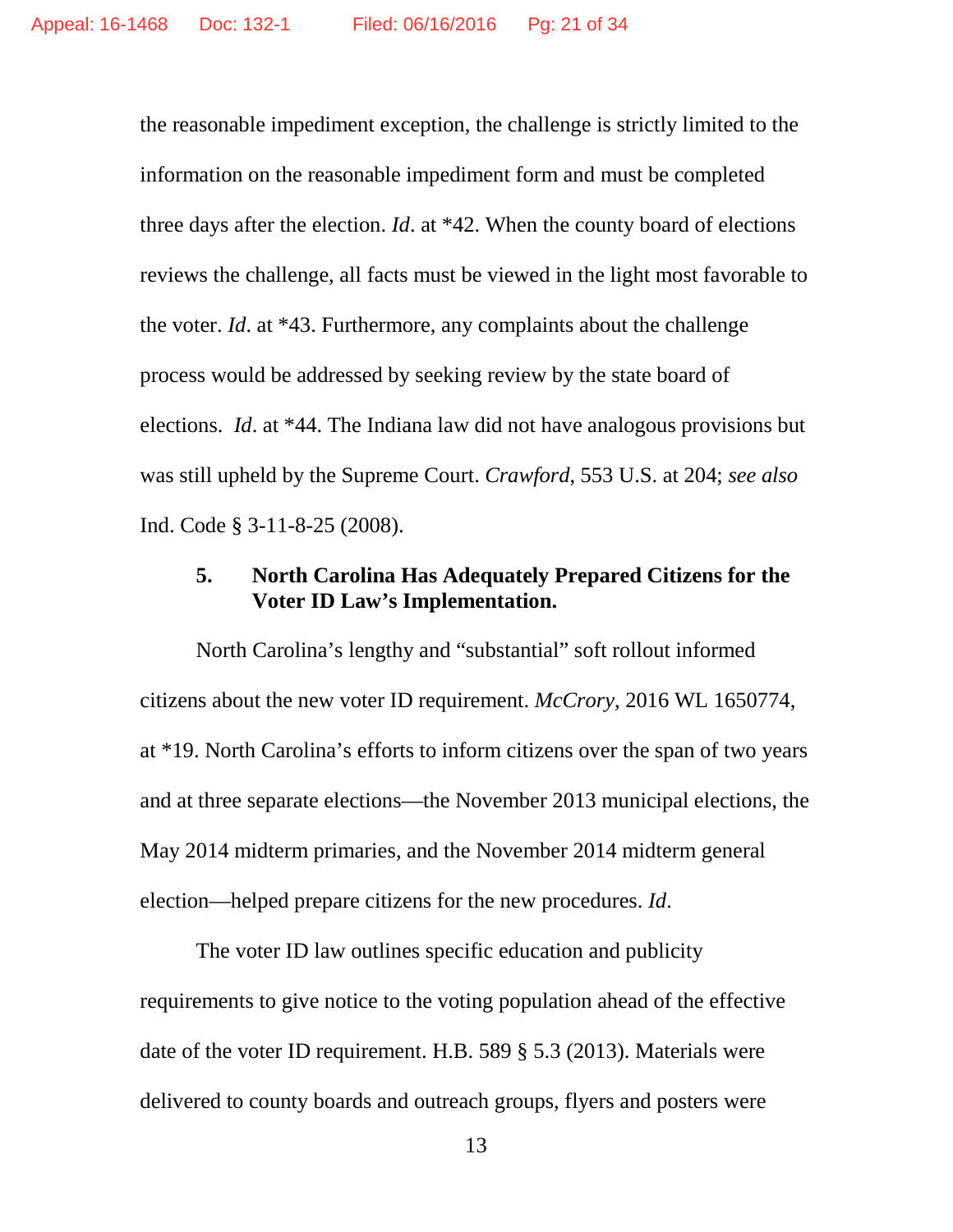printed, television and radio ads were run, and billboards were displayed.

*McCrory*, 2016 WL 1650774, at \*19–23. The General Assembly

appropriated approximately \$2 million for notice. *Id*. at \*19.

Then, North Carolina's election official trainings have instructed poll workers to assist citizens throughout the actual voting process. *Id*. at \*24. Greeters at polling places inform voters of the types of acceptable ID, and citizens without ID are directed to help stations where alternative voting options are presented. *Id*. at \*35.

# **B. COMBATING FRAUD, ENSURING PUBLIC CONFIDENCE, COUNTING ELIGIBLE VOTES, AND KEEPING ACCURATE RECORDS IN ELECTIONS JUSTIFY IMPLEMENTATION OF THE VOTER ID REQUIREMENT.**

The minimal burdens of either providing a photo ID or certifying a reasonable impediment bear little weight against North Carolina's multiple compelling interests related to election administration. *See Billups*, 554 F.3d at 1352, 1354. These interests include addressing non-citizen voting and other election fraud, preventing votes from being canceled out, combating maladministration, and restoring public confidence in elections. These are "weighty interests" and easily justify the minimal burdens of photo ID. *Id.* at 1353.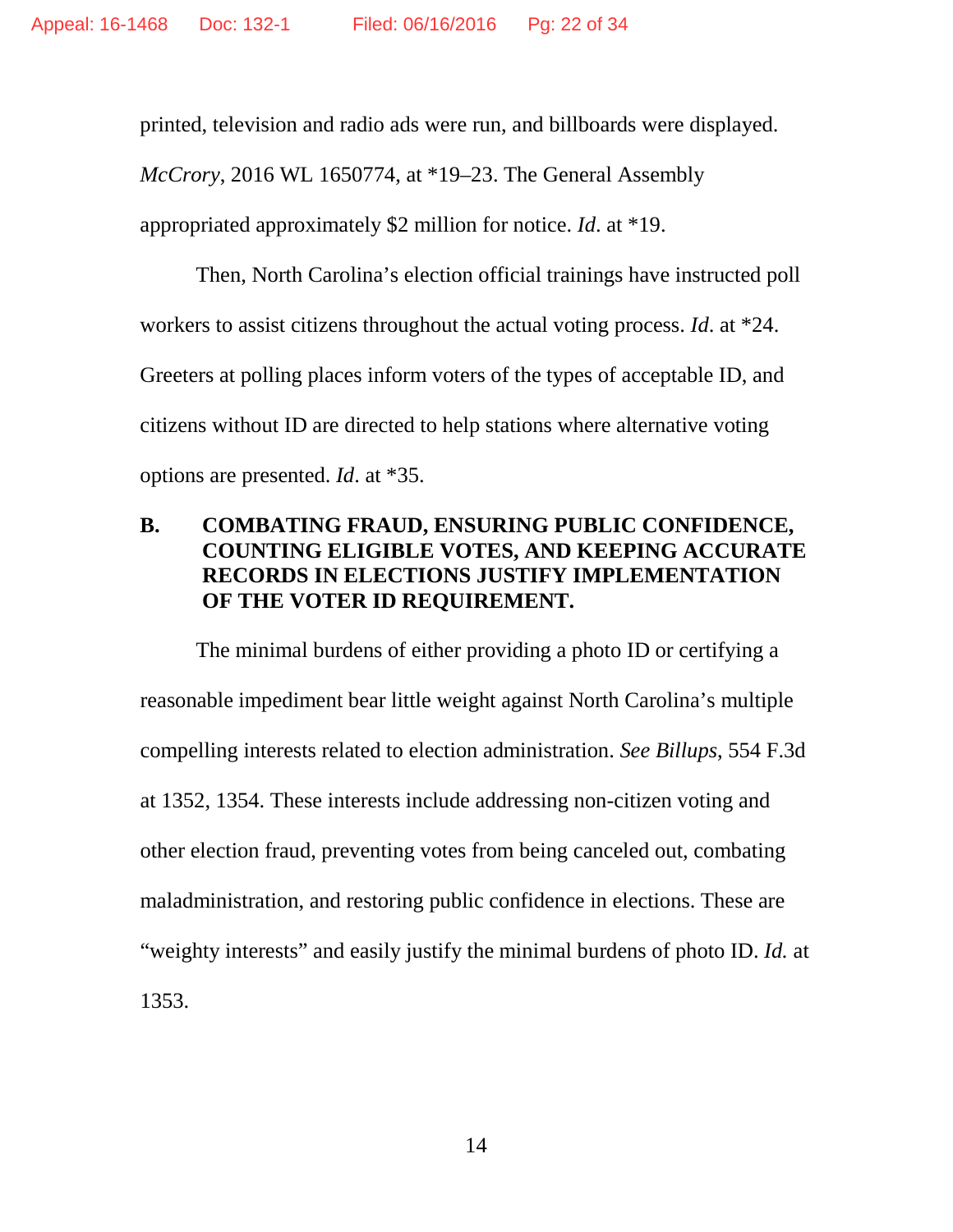#### **1. North Carolina Has a Valid Interest in the Promotion of Public Confidence in the Electoral Process.**

North Carolina legislators passed the voter ID law in response to the public perception that elections were not fair or honest. *McCrory*, 2016 WL 1650774, at \*11. The Supreme Court in *Crawford* recognized as compelling the state's interest in combating those perceptions. 553 U.S. at 197. The *Crawford* Court also cited approvingly a bipartisan commission's finding that the "electoral system cannot inspire public confidence if no safeguards exist to deter or detect fraud or to confirm the identity of voters." *Id*. (quoting Comm'n on Fed. Election Reform, *Building Confidence in U.S. Elections* 1618 (Sept. 2005) (Carter-Baker Report); *see also Purcell*, 549 U.S. at 4 ("[v]oter fraud drives honest citizens out of the democratic process and breeds distrust of our government.").

In emphasizing that North Carolina has not proven widespread voter fraud in its elections, Appellants seek to place a burden on North Carolina where none exists. *McCrory*, 2016 WL 1650774, at \*97. Voter fraud in Indiana was "rare if not nonexistent," yet the Supreme Court accepted "as almost self-evidently true" that voter ID "promotes voter confidence." *Frank*, 768 F.3d at 749. That is "a 'legislative fact'—a proposition about the state of the world, as opposed to a proposition about these litigants or about a single state." *Id.* at 750. "This means that [photo ID laws] are valid in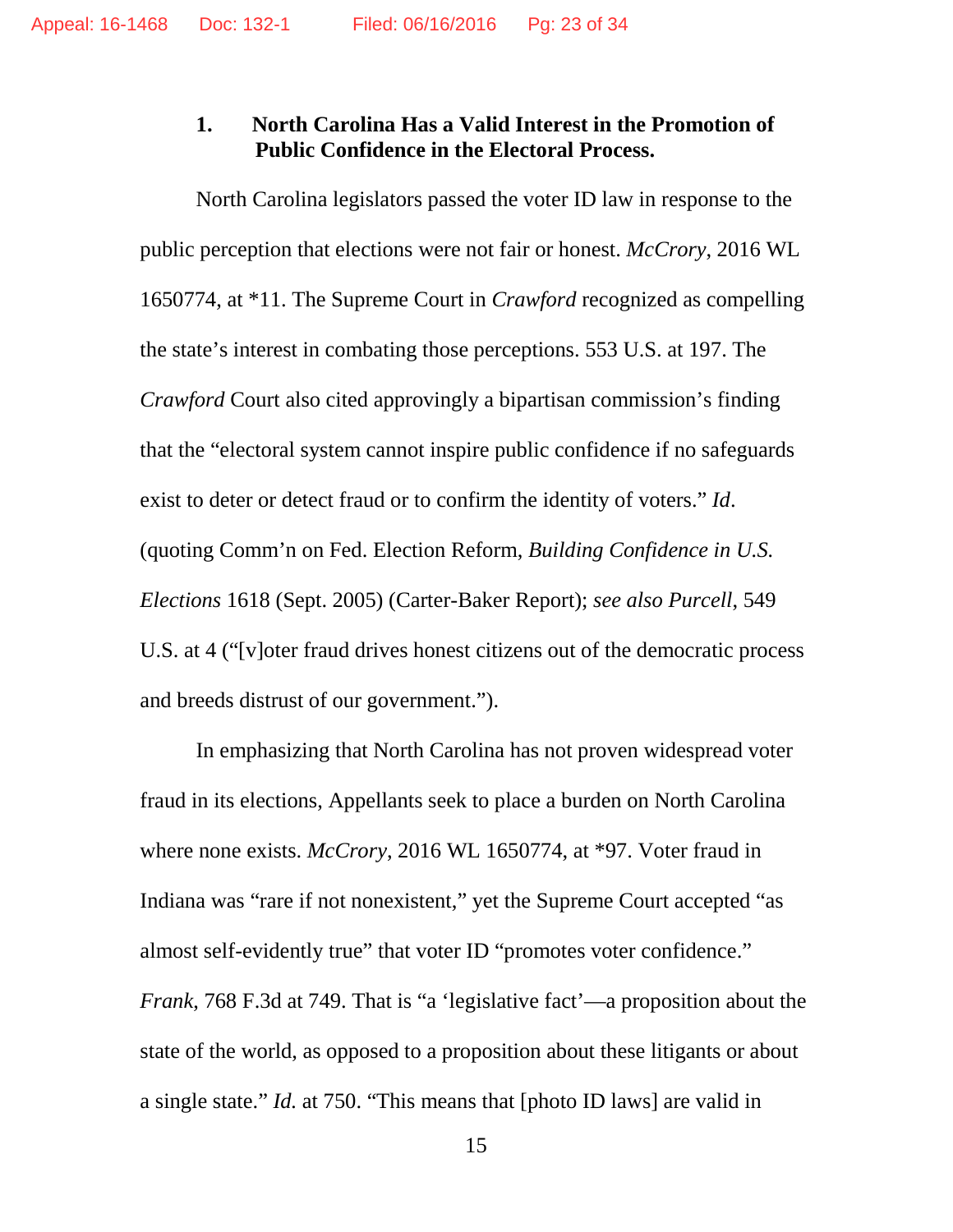every state . . . or they are valid in no state," so long as "the burden each voter must bear to get a photo ID" is held "constant." *Id.* Appellants' efforts to re-litigate issues resolved in *Crawford* may "eventually persuade the Justices" of the Supreme Court, "but in our hierarchical judicial system a district court"—or a circuit court—"cannot declare a statute unconstitutional just because [it] thinks (with or without the support of a political scientist) that the dissent was right and the majority wrong." *Id.*

Thus, the state of North Carolina has no need to prove the existence of widespread fraud in order to justify the voter ID law. *Billups*, 554 F.3d at 1353 ("Even absent specific evidence of in-person voter fraud, the general history of voter fraud and the 'real' risk that in-person voter fraud 'could affect the outcome of a close election' was sufficient to support the interest of Indiana in deterring voter fraud."); *see also City of Memphis v. Hargett*, 414 S.W.3d 88, 104 (Tenn. 2013) ("[a] number of courts, including the United States Supreme Court, have rejected the notion that a state must present evidence that it has been afflicted by voter fraud in order to enact laws pursuant to its authority to protect the integrity of the election process."); *NAACP v. Browning*, 569 F. Supp. 2d 1237, 1251 (N.D. Fla. 2008) ("It is well established that, in the election context, there is no need for an elaborate, empirical verification of the weightiness of the State's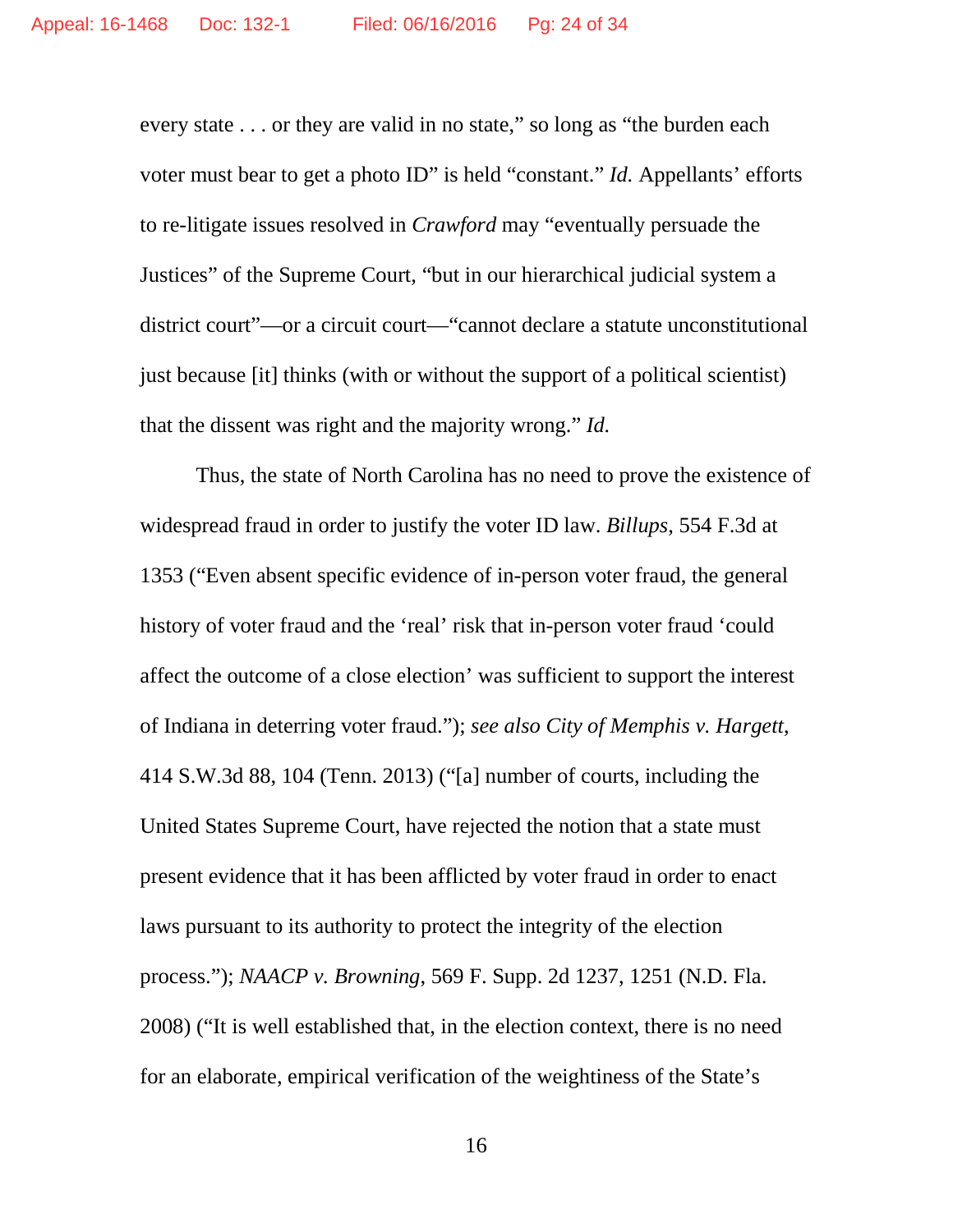asserted justifications") (quotation marks omitted). Instead, the relevant point is that "the public *feels* safer when everyone must show a photo ID." *See Frank* at 751; *see also Lee v. Virginia State Bd. of Elections*, No. 3:15CV357, 2016 WL 2946181, at \*27 (E.D. Va. May 27, 2016) ("irrespective of statistics, a large segment of Virginia voters thought a photo identification requirement for voting was a prudent safeguard measure").

### **2. Voter Identification Laws Deter, Prevent, and Assist in the Prosecution of Fraud.**

Aside and apart from their interest in promoting public confidence, states have a "compelling interest" in preventing actual fraud in voting. *Purcell*, 549 U.S. at 4; *see also Crawford*, 553 U.S. at 225. The legislators who crafted North Carolina's voter ID law cited that interest in the legislative debate. *McCrory*, 2016 WL 1650774, at \*11. North Carolina's Supreme Court has recognized that interest as compelling. *See James v. Bartlett*, 607 S.E.2d 638, 644, 359 N.C. 260, 270 (2005) (holding that residency requirement provides "protection against election fraud and permits election officials to conduct elections in a timely and efficient manner").

North Carolina's fraud-prevention interest takes on several forms. First, North Carolina has an interest in preventing illegal voting by non-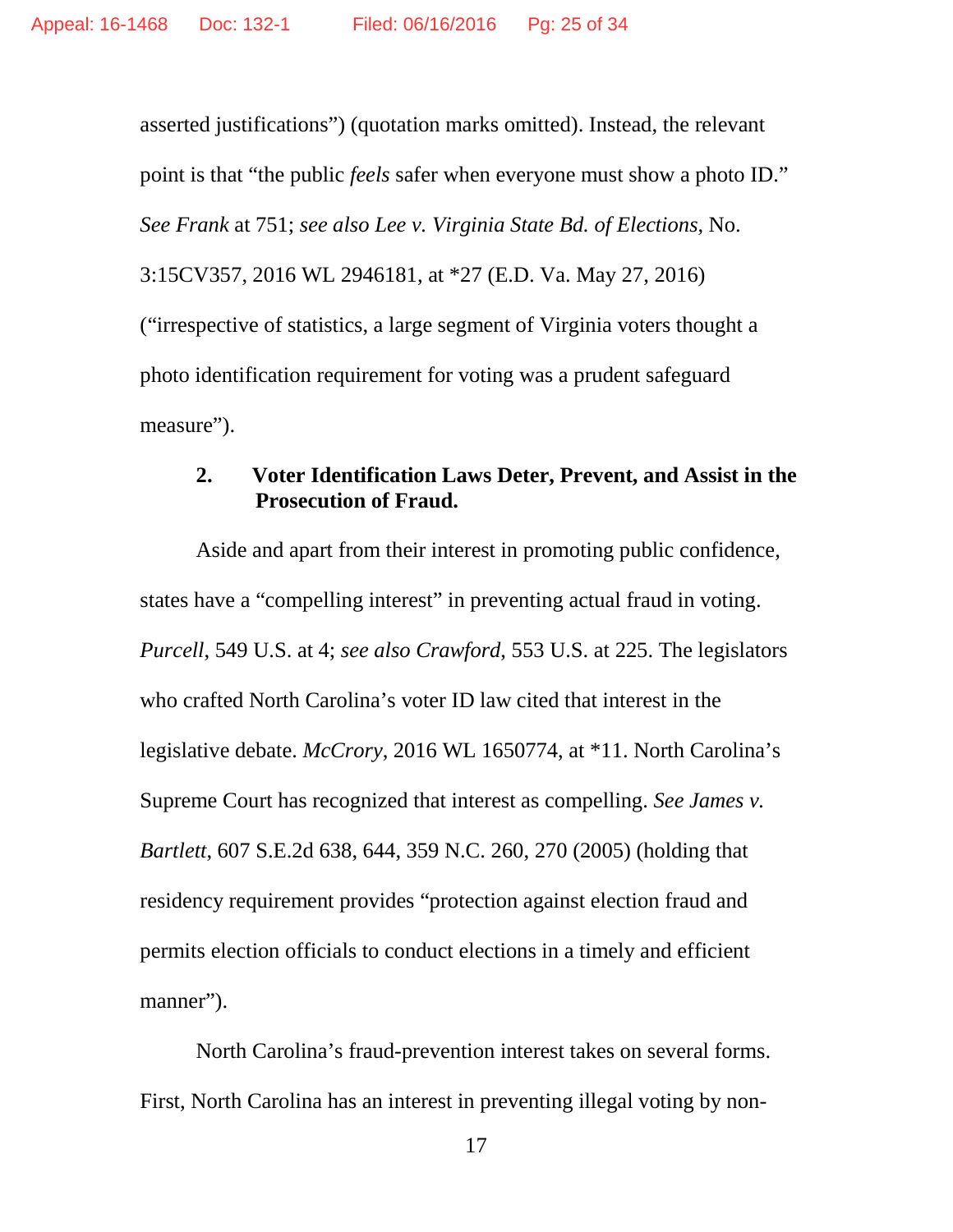citizens, which reliable studies indicate occurs in noticeable—even electionswaying—levels. Second, North Carolina has a compelling interest in preventing voter impersonation and similar forms of identity fraud. Third, North Carolina has a concomitant interest in counting and properly weighing the votes of citizens who *are* eligible to vote.

#### **a. Non-Citizen Voting.**

Voting by non-citizens is fraud. States have a "compelling interest" in combating it, including through voter ID laws.

Studies show that a significant numbers of non-citizens vote illegally, and their votes can change the outcomes of elections. Conservative estimates indicate that at least 38,000 non-citizens voted in the United States in 2008. Jesse T. Richman, Gulshan A. Chattha, and David C. Earnest, *Do noncitizens vote in U.S. elections?*, Electoral Studies, Vol. 36, 152 (2014). An estimated 6.4% of non-citizens in North Carolina voted in the 2008 election, but one presidential candidate only needed to get 5.1% of non-citizens in the state to vote for him in order to comprise the entire margin of his victory. Richman at 153. The numbers of non-citizens voting in 2008 in the United States Senate race in Minnesota and a Virginia House race may have also impacted the results of the elections. *Id*.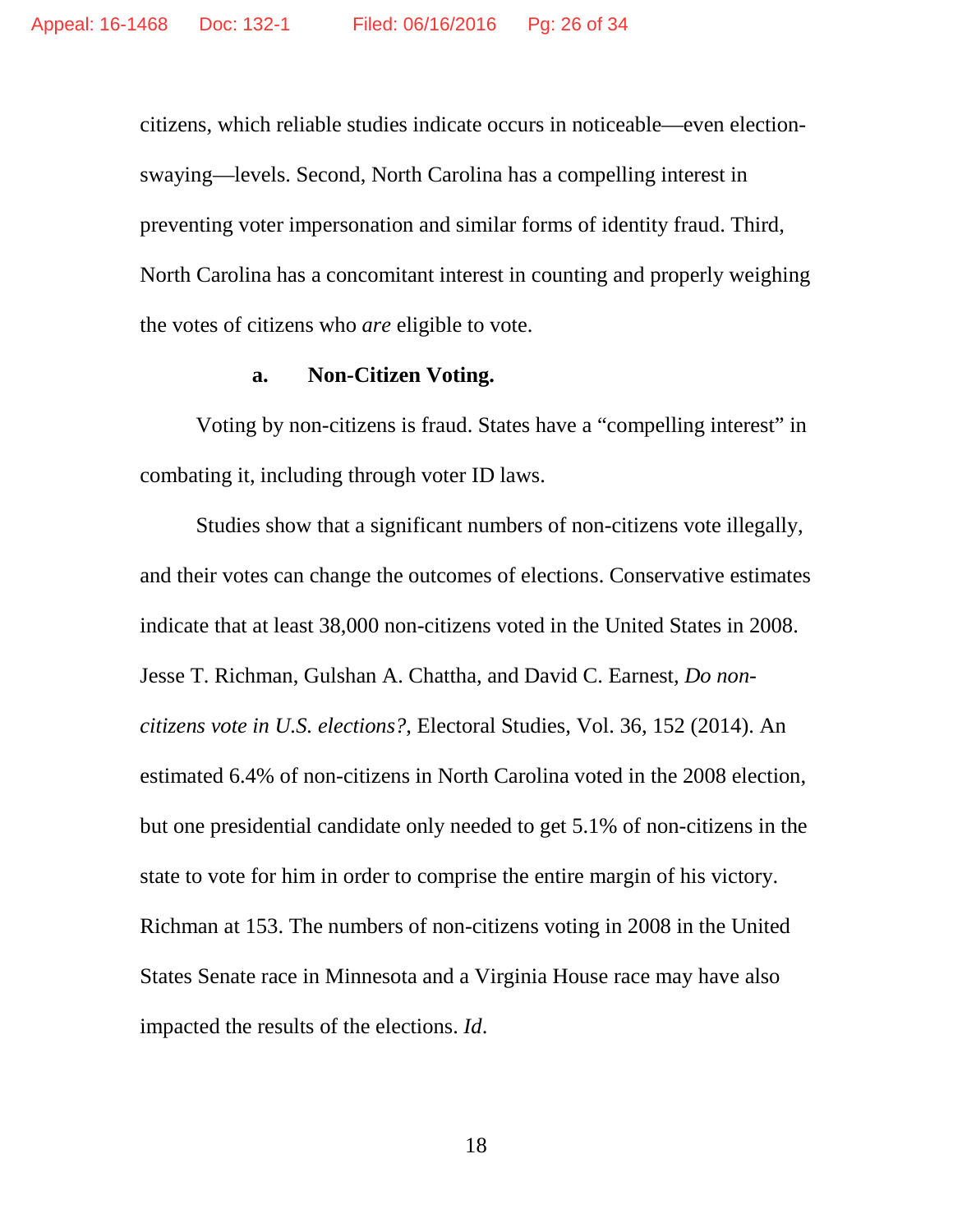In other states, the prevalence of non-citizen voting illustrates the merits of state interests in deterring this type of voter fraud. In 1996 race for California's 46th Congressional district, one candidate won by a margin of just hundreds of votes, but a Congressional study found 624 non-citizens had voted illegally. H.R. Rep. No. 105-416, at 15 (1998).<sup>[2](#page-26-0)</sup> The California voter fraud investigative unit opened investigations into 29 instances of noncitizen registration or voting between 2001 and 2004. Gov't Accountability Office, *Additional Data Could Help State and Local Elections Officials Maintain Accurate Voter Registration Lists* (June 2005) at 59.<sup>[3](#page-26-1)</sup> Texas and Arizona also referred cases of non-citizen voting to prosecutors. *Id*. at 60. Furthermore, a report by the Colorado Secretary of State found that 11,805 non-citizens appeared to be illegally registered to vote in that state. Colo. Dep't of State, *Comparison of Colorado's Voter Rolls with Department of Revenue Non-Citizen Records* (Mar. 8, 2011). Indeed, non-citizens have testified in court that they cast illegal ballots. Hans von Spakovsky, *The Threat of Non-Citizen Voting*, Heritage Foundation at 2 (July 2008). [4](#page-26-2)

 $\overline{a}$ 

<span id="page-26-0"></span> $^{2}$  Available at https://www.congress.gov/105/crpt/hrpt416/CRPT-105hrpt416.pdf.

<span id="page-26-1"></span><sup>&</sup>lt;sup>3</sup> Available at http://www.gao.gov/new.items/d05478.pdf.

<span id="page-26-2"></span><sup>4</sup> Available at http://www.heritage.org/research/reports/2008/07/the-threatof-non-citizen-voting.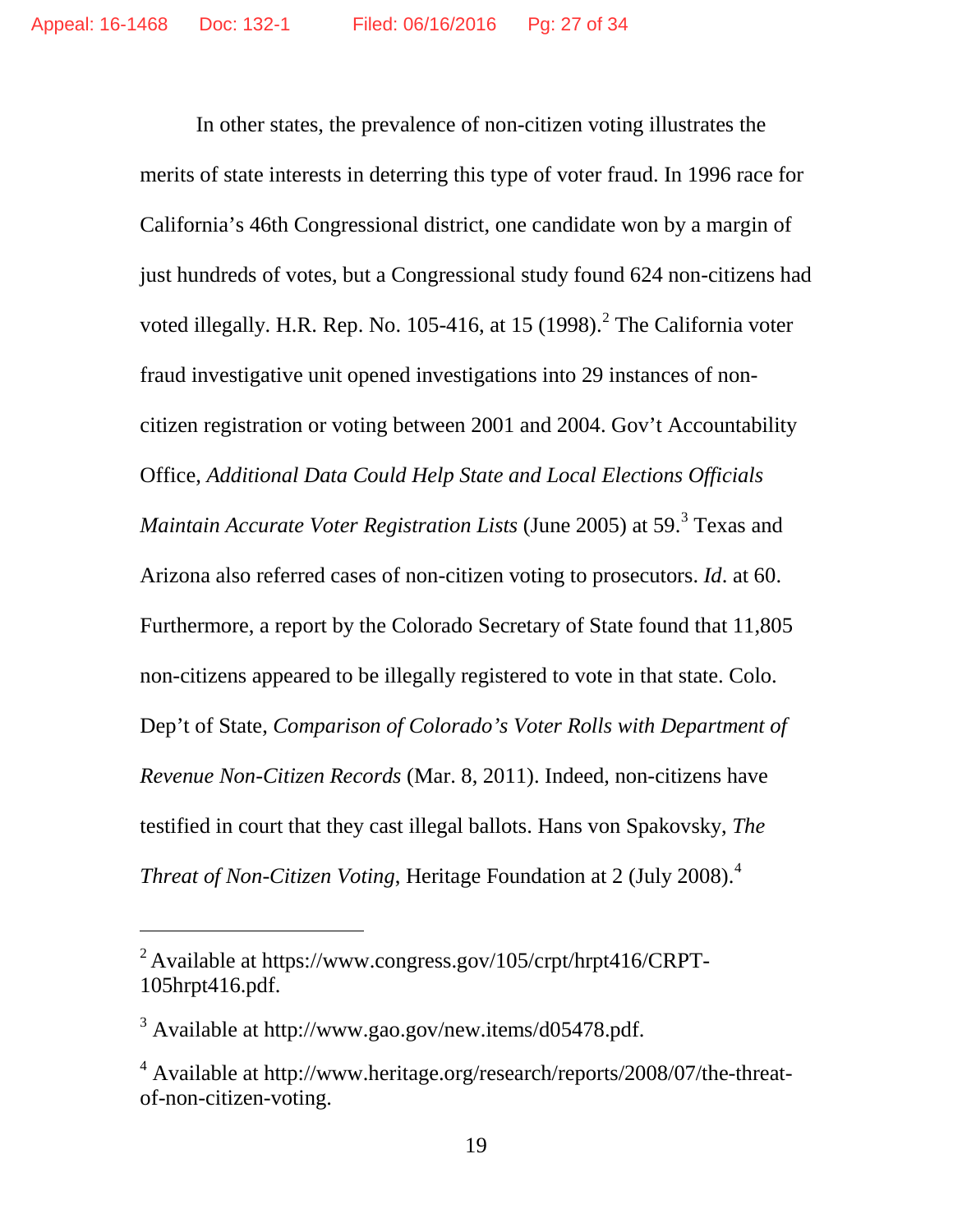North Carolina's photo ID requirement is a reasonable means to combat non-citizen voting. Most forms of eligible voter identification are provided by the DMV, and the DMV requires applicants to identify their citizenship, N.C. G.S.A. § 163-82.19(a) (2013), and that information is displayed on the face of the ID. DMV offices also are required to inform non-citizens that it is a felony for them to vote. *Id*.

# **b. Voter Impersonation, Double Voting, and Fictitious Voting.**

Voter ID also discourages voter impersonation. In *Crawford*, the Supreme Court relied on evidence of voter impersonation fraud from other jurisdictions as evidence of Indiana's interest in combating fraud. *Crawford*, 553 U.S. at 194–195 ("flagrant examples of such fraud in other parts of the country have been documented throughout this Nation's history"). North Carolina has even a stronger interest than Indiana because North Carolina *does* have a history of voter impersonation fraud; two cases have been referred to district attorneys since 2000. *McCrory*, 2016 WL 1650774, at \*97.

In addition to preventing voter fraud *before* it occurs, voter identification laws allow jurisdictions to accumulate evidence of voter fraud to pursue election law prosecutions *after the fact*. Voter impersonation cases are difficult to prove. Prosecutors need evidence that another person used a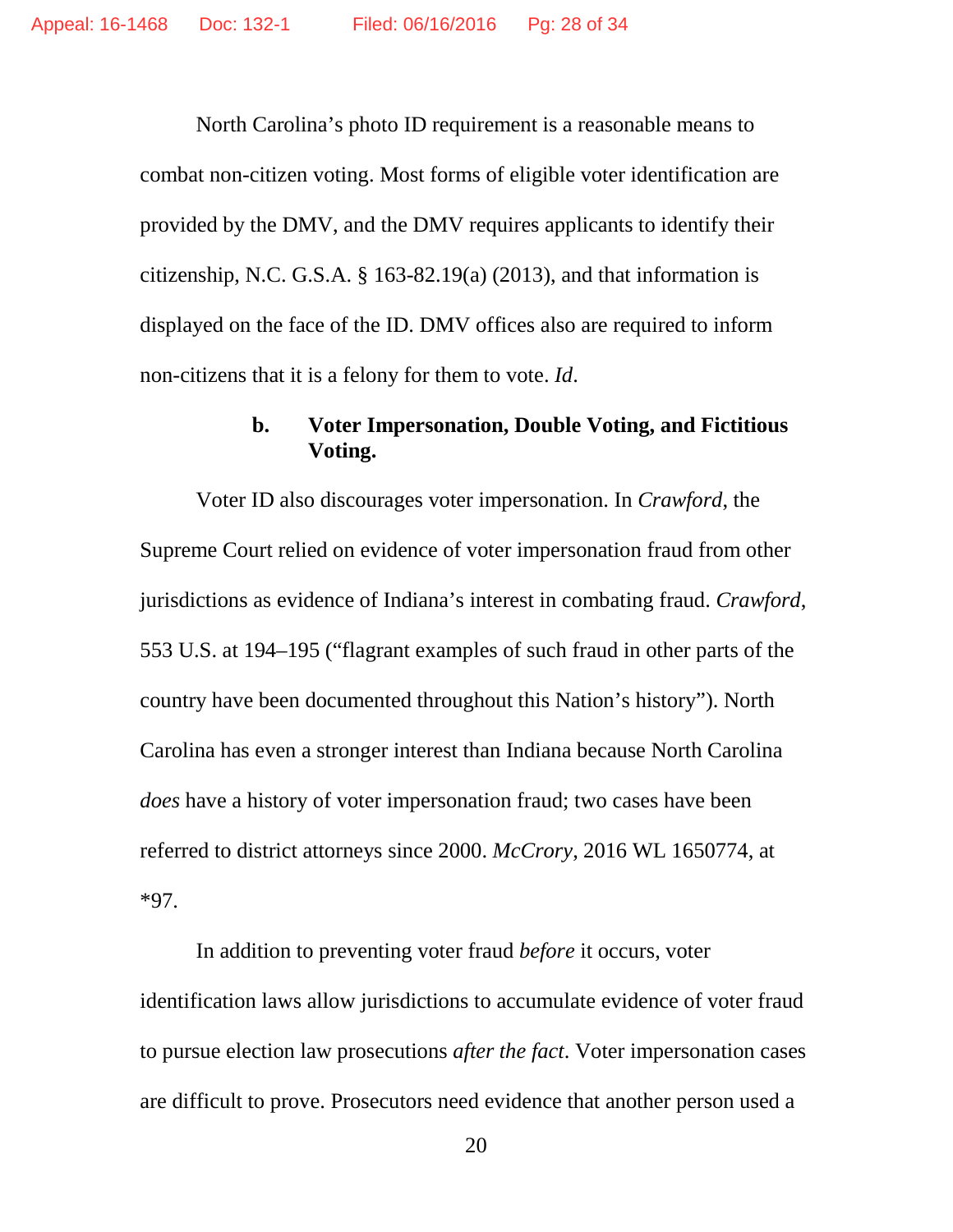voter's identity, and without testimony from poll workers or an authoritative way to distinguish an impersonator, an otherwise meritorious case may fail for lack of evidence. Hans von Spakovsky, *Voter Photo Identification: Protecting the Security of Elections*, Heritage Foundation (July 2011) at 2,<sup>[5](#page-28-0)</sup> (*citing Crawford v. Marion Cty. Election Bd.*, 472 F.3d 949, 953 (7th Cir. 2007)). Photo ID provides an objective and compelling basis for poll workers to testify that a given individual who attempts to vote under someone else's identification does not in fact resemble that person and is committing fraud.

In addition to voter impersonation, voter ID laws combat voting under fictitious voter registrations and repeat voting by individuals registered in more than one state or locality. *Id*. Notably, the League of Women Voters' brief in the *Crawford* case claimed a woman was disenfranchised by the voter ID law; in actuality, she was a Florida resident attempting to vote illegally in Indiana with her Florida driver's license. *Id*. at 3. The voter ID requirement actually prevented illegal voting by an out-of-state voter. Furthermore, a photo ID requirement would virtually eliminate posing as a fictitious voter because voters must present photo identification matching a

 $\overline{a}$ 

<span id="page-28-0"></span><sup>5</sup> Available at http://www.heritage.org/research/reports/2011/07/voter-photoidentification-protecting-the-security-of-elections.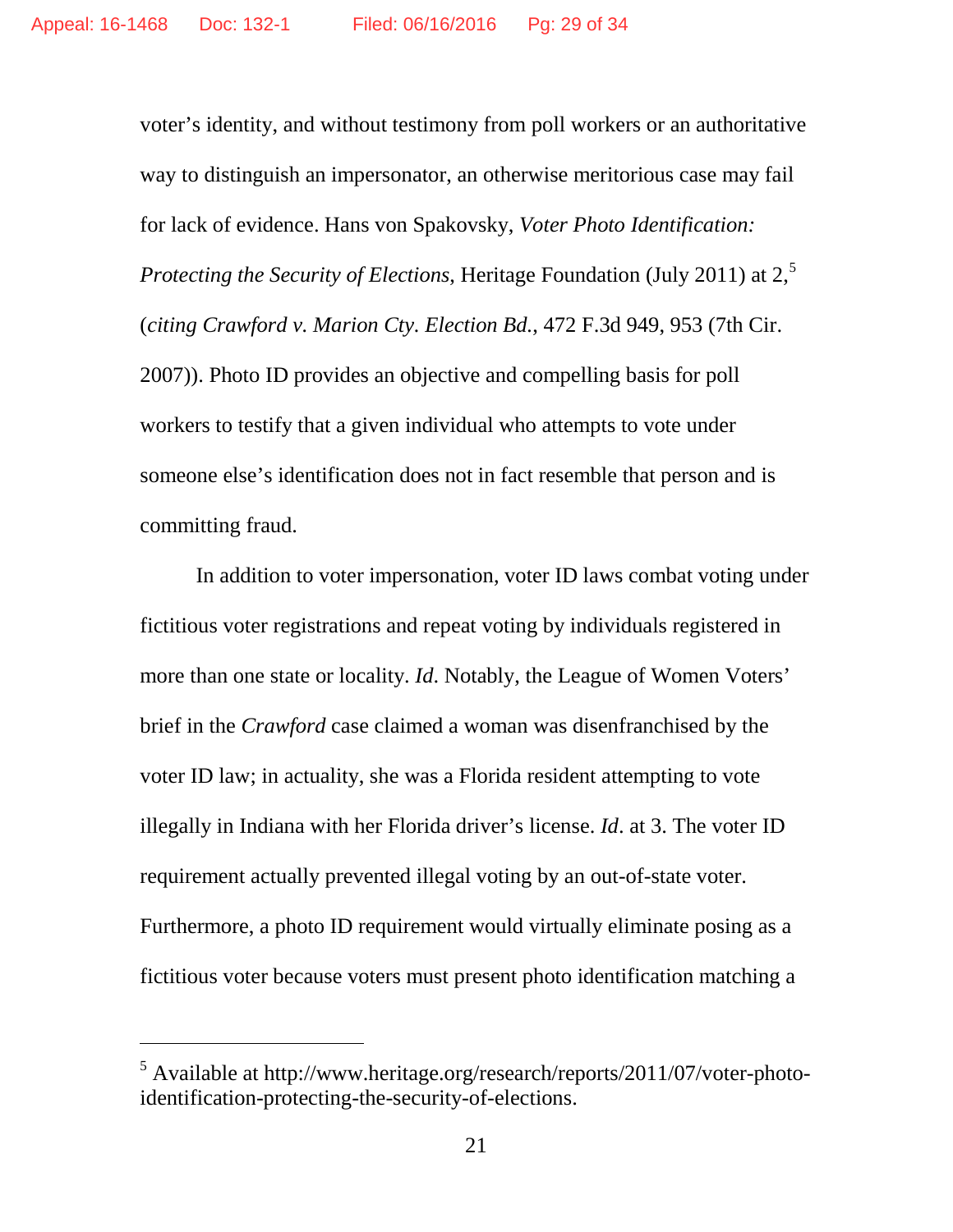registered voter. Kris Kobach, *Why Opponents Are Destined to Lose the Debate on Photo ID and Proof of Citizenship Laws: Simply Put – People Want Secure and Fair Elections*, 62 Syracuse L. Rev. 1, 11 (2012).

# **3. North Carolina Has a Valid Interest in Counting Only the Votes of Eligible Voters.**

North Carolina passed its voter ID law out of the concern that illegal voting cancels out the ballots of legitimate voters. "There is no question about the legitimacy or importance . . . of counting only the votes of eligible voters." *Crawford*, 553 U.S. 196. "Voters who fear their legitimate votes will be outweighed by fraudulent ones will feel disenfranchised." *Purcell v. Gonzalez*, 549 U.S. 1, 4 (2006); *see also James*, 607 S.E.2d at 644, 359 N.C. at 270 ("To permit unlawful votes to be counted along with lawful ballots in contested elections effectively 'disenfranchises' those voters who cast legal ballots, at least where the counting of unlawful votes determines an election's outcome.").

# **4. North Carolina Has a Valid Interest in Orderly Administration of Elections and Accurate Recordkeeping of Elections.**

In adopting voter ID, North Carolina joined a nationwide effort to improve the administration of elections. *See South Carolina v. United States*, 898 F. Supp. 2d 30, 44 (D.D.C. 2012) ("The Supreme Court's affirmation of the general legitimacy of the purpose behind a voter ID law is consistent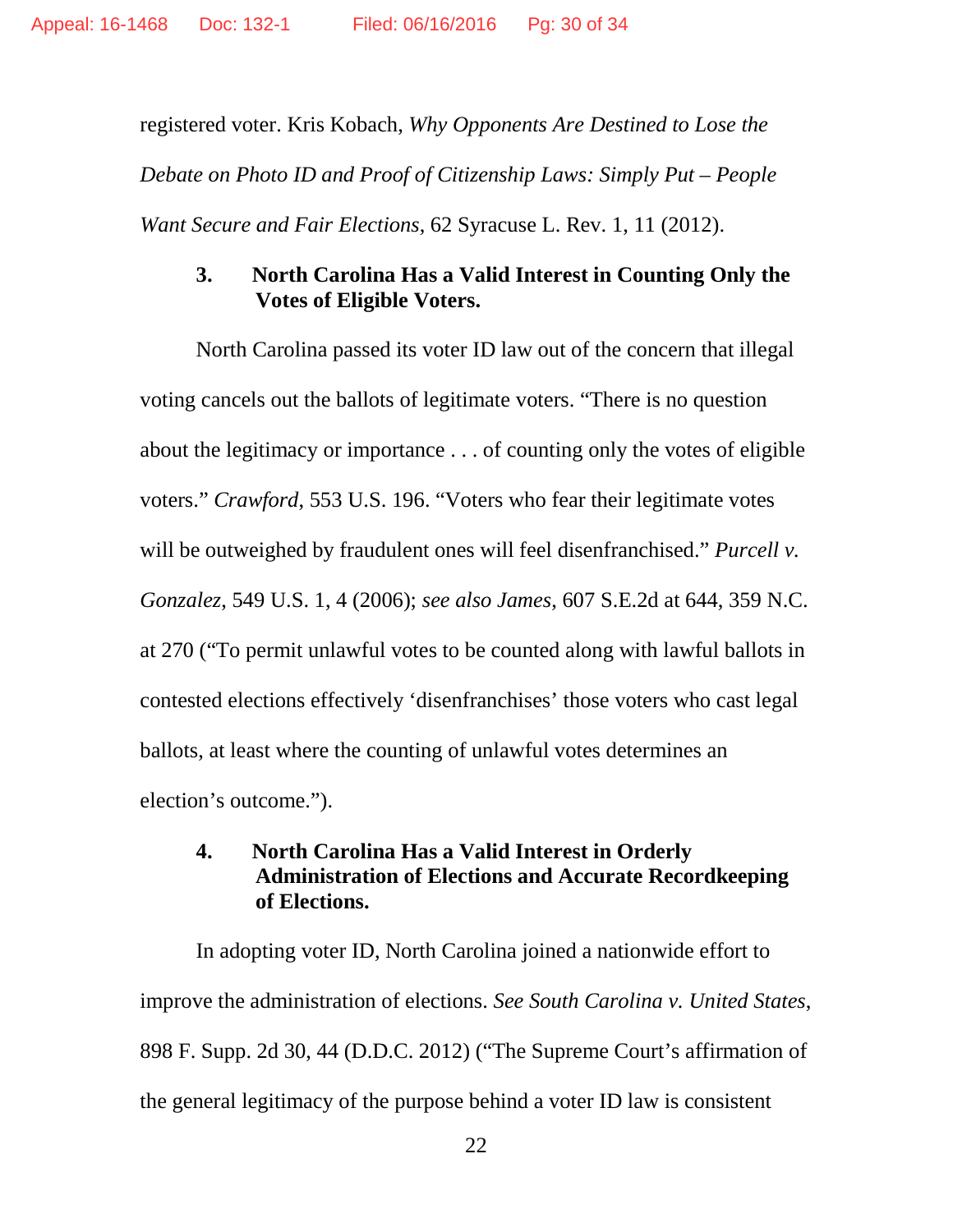with the fact that many States—particularly in the wake of the voting system problems exposed to during the 2000 elections—have enacted stronger voter ID laws . . . "). The Supreme Court has indicated that "government must play an active role in structuring elections . . . ." *Burdick v. Takushi*, 504 U.S. 428, 433 (1992). A state therefore has a valid interest in following other states in the nationwide trend to have "orderly administration and accurate recordkeeping." *Crawford*, 553 U.S. at 196. For instance, in a case considering Florida's voter identification law, a federal district court held that the law "enhances the accuracy of Florida's voter registration rolls and contributes to securing to lawful voters the exercise of the rights to which registration gives admittance." *Browning*, 569 F. Supp. 2d at 1251. Nineteen states have voter identification laws, many of which were passed or tightened in advance of the 2016 election cycle. Wendy Underhill, *Voter Identification Requirements*, National Conference of State Legislatures, Apr. 11, 201[6](#page-30-0). $<sup>6</sup>$  With the voter ID law, North Carolina joins the other states in</sup> working to streamline the voting process.

 $\overline{a}$ 

<span id="page-30-0"></span><sup>6</sup> Available at http://www.ncsl.org/research/elections-and-campaigns/voterid.aspx.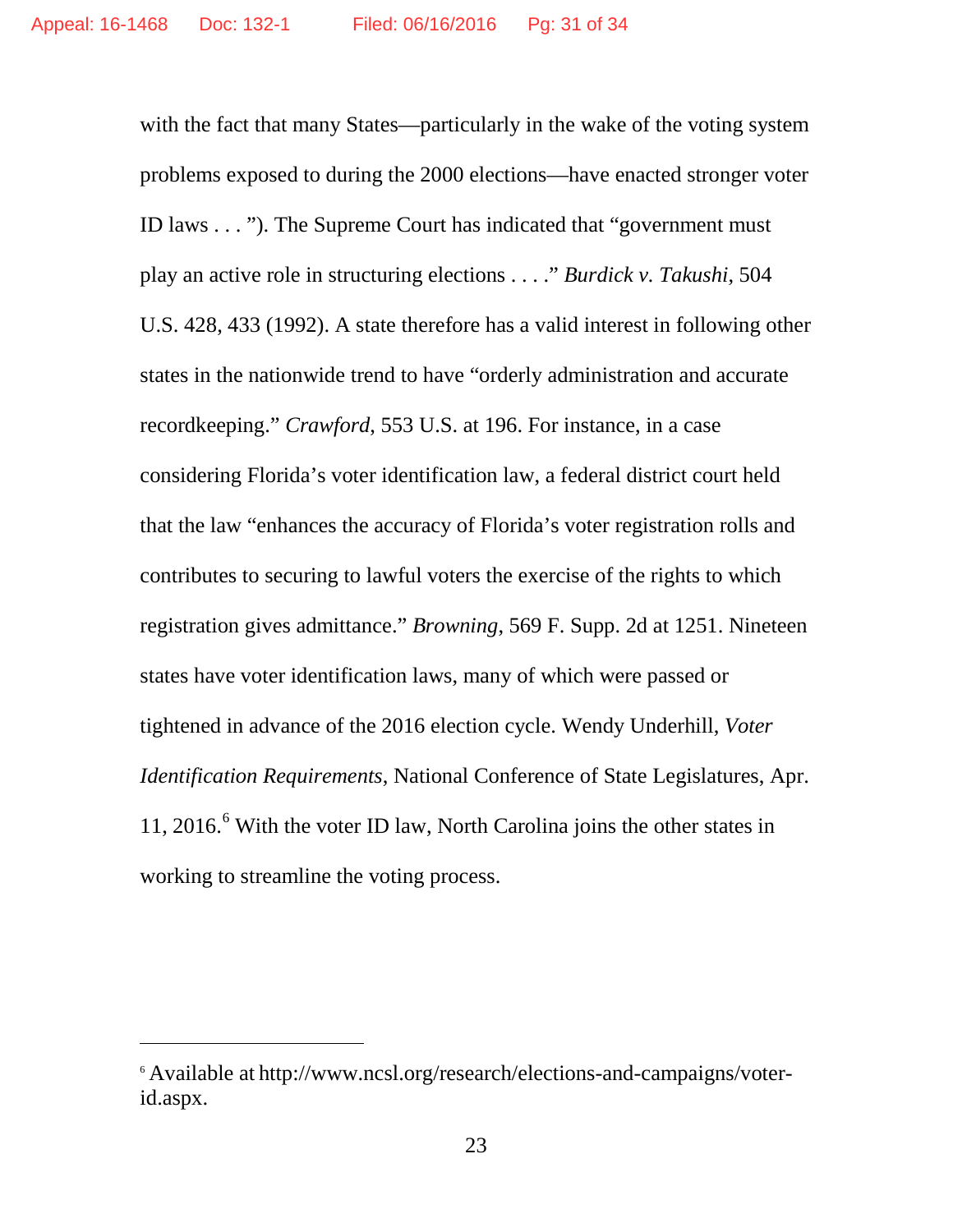### **CONCLUSION**

For the foregoing reasons, the Lawyers' Democracy Fund urges the

Court to affirm the judgment of the District Court.

Dated: June 16, 2016 Respectfully submitted,

Of Counsel:

E. Mark Braden Richard B. Raile Baker & Hostetler LLP Washington Square, Suite 1100 1050 Connecticut Ave., N.W. Washington, D.C. 20036

/s/ Maya M. Noronha Maya M. Noronha Trevor M. Stanley Baker & Hostetler LLP Washington Square, Suite 1100 1050 Connecticut Ave., N.W. Washington, D.C. 20036 202-861-1551 (phone) 202-861-1783 (fax)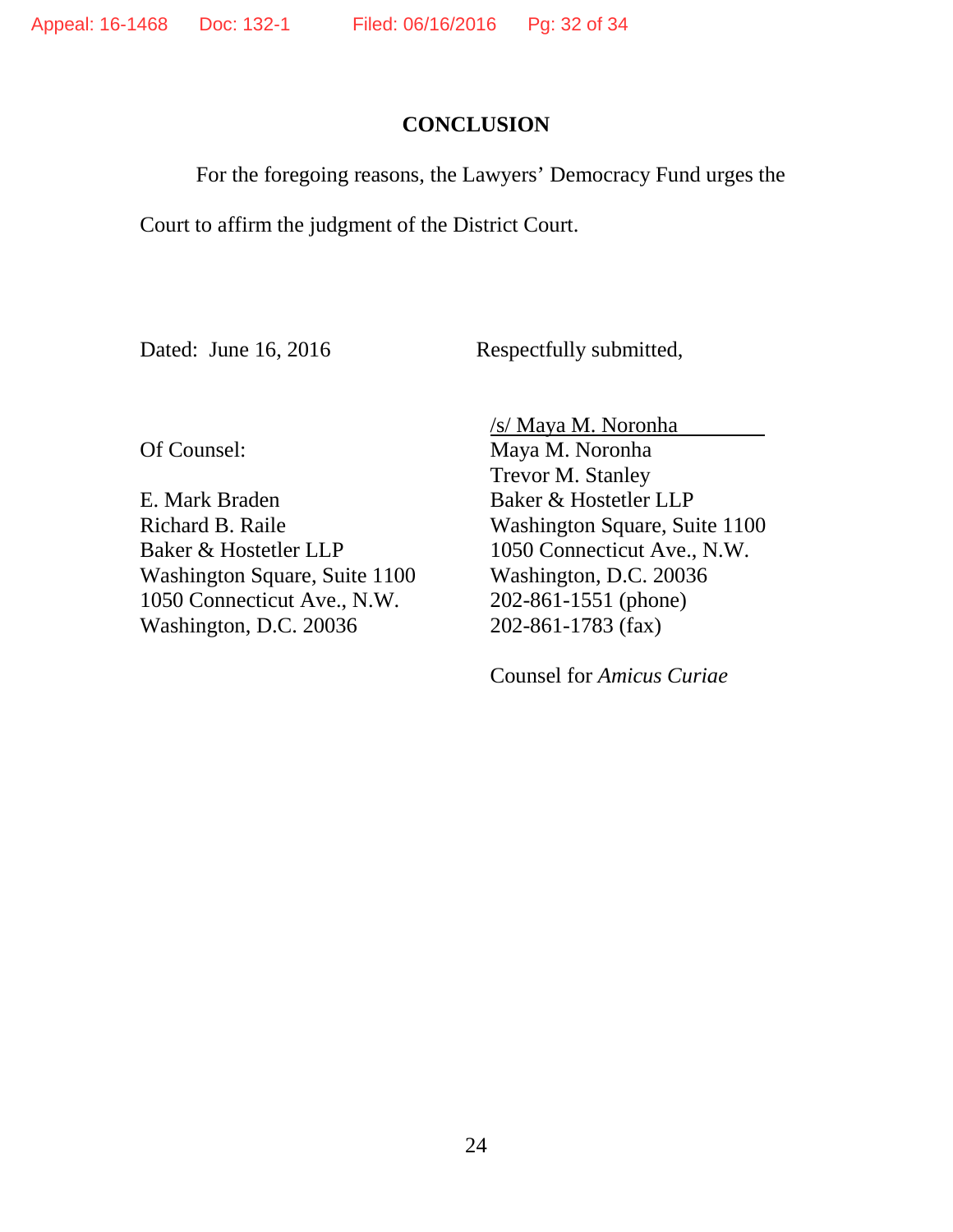### **CERTIFICATE OF COMPLIANCE**

1. This brief complies with the type-volume limitation of Fed. R. App. P. 28.1(e)(2) or 32(a)(7)(B) because:

[ X ] this brief contains [*4,901*] words, excluding the parts of the brief exempted by Fed. R. App. P.  $32(a)(7)(B)(iii)$ , or

[ ] this brief uses a monospaced typeface and contains [state the number of] lines of text, excluding the parts of the brief exempted by Fed. R. App. P.  $32(a)(7)(B)(iii)$ .

2. This brief complies with the typeface requirements of Fed. R. App. P. 32(a)(5) and the type style requirements of Fed. R. App. P.  $32(a)(6)$  because:

[X] this brief has been prepared in a proportionally spaced typeface using [*Microsoft Word 2010*] in [*14pt Times New Roman*]; or

[ ] this brief has been prepared in a monospaced typeface using [*state name and version of word processing program*] with [*state number of characters per inch and name of type style*].

Dated: June 16, 2016 Respectfully submitted,

/s/ Maya M. Noronha Maya M. Noronha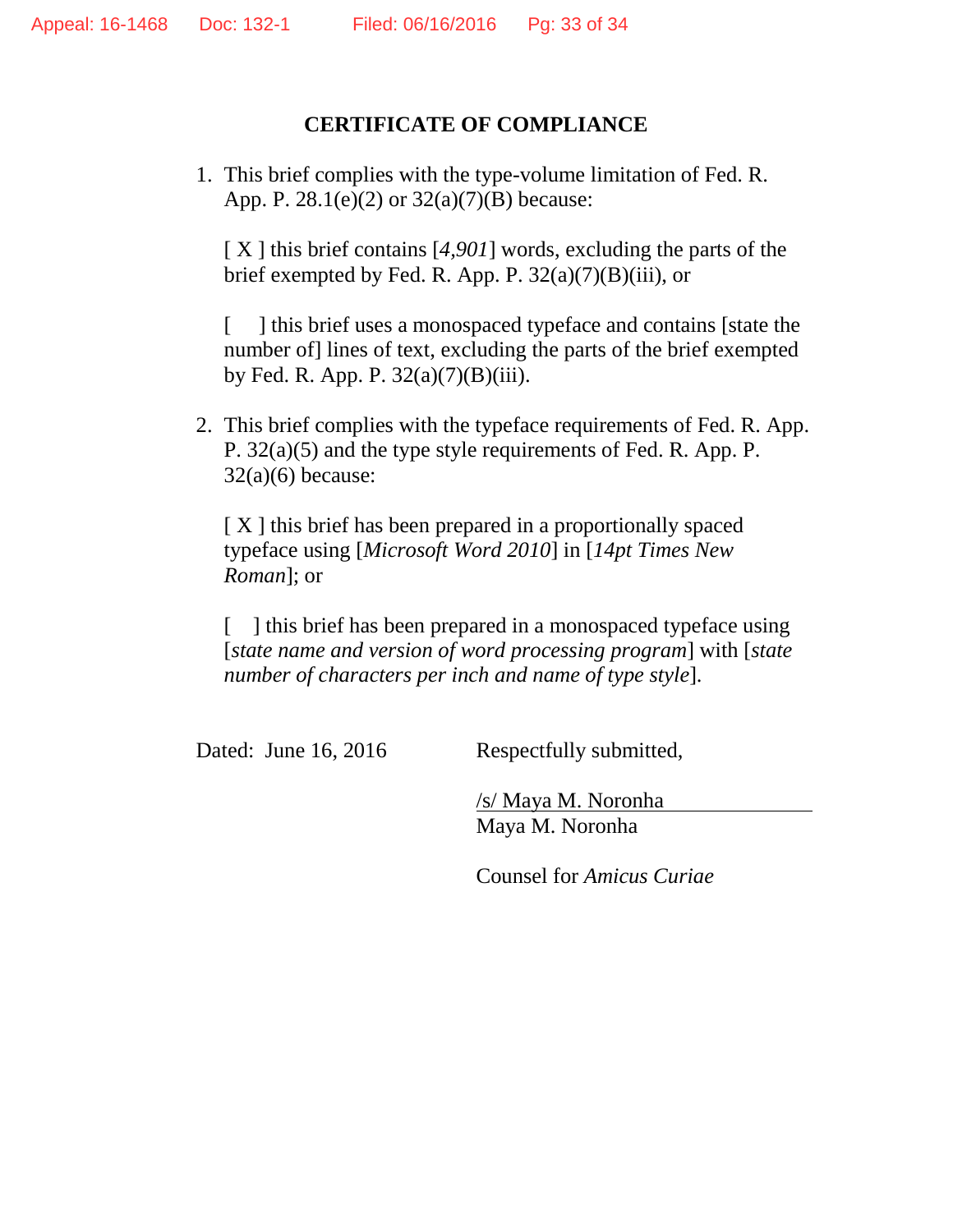#### **CERTIFICATE OF SERVICE AND FILING**

I certify that, on June 16, 2016, I caused this Brief for *Amicus Curiae* Lawyers Democracy Fund to be filed electronically with the Clerk of the Court using the CM/ECF System. I certify that all participants in the case are registered CM/ECF users and that service will be accomplished by the CM/ECF system.

I further certify that on June 16, 2016, I caused the required copies of the Brief of *Amicus Curiae* Lawyers Democracy Fund in Support of Appellees and Affirming Dismissal to be mailed to the Clerk of the Court for next-day delivery for filing.

> By: /s/ Maya M. Noronha Maya M. Noronha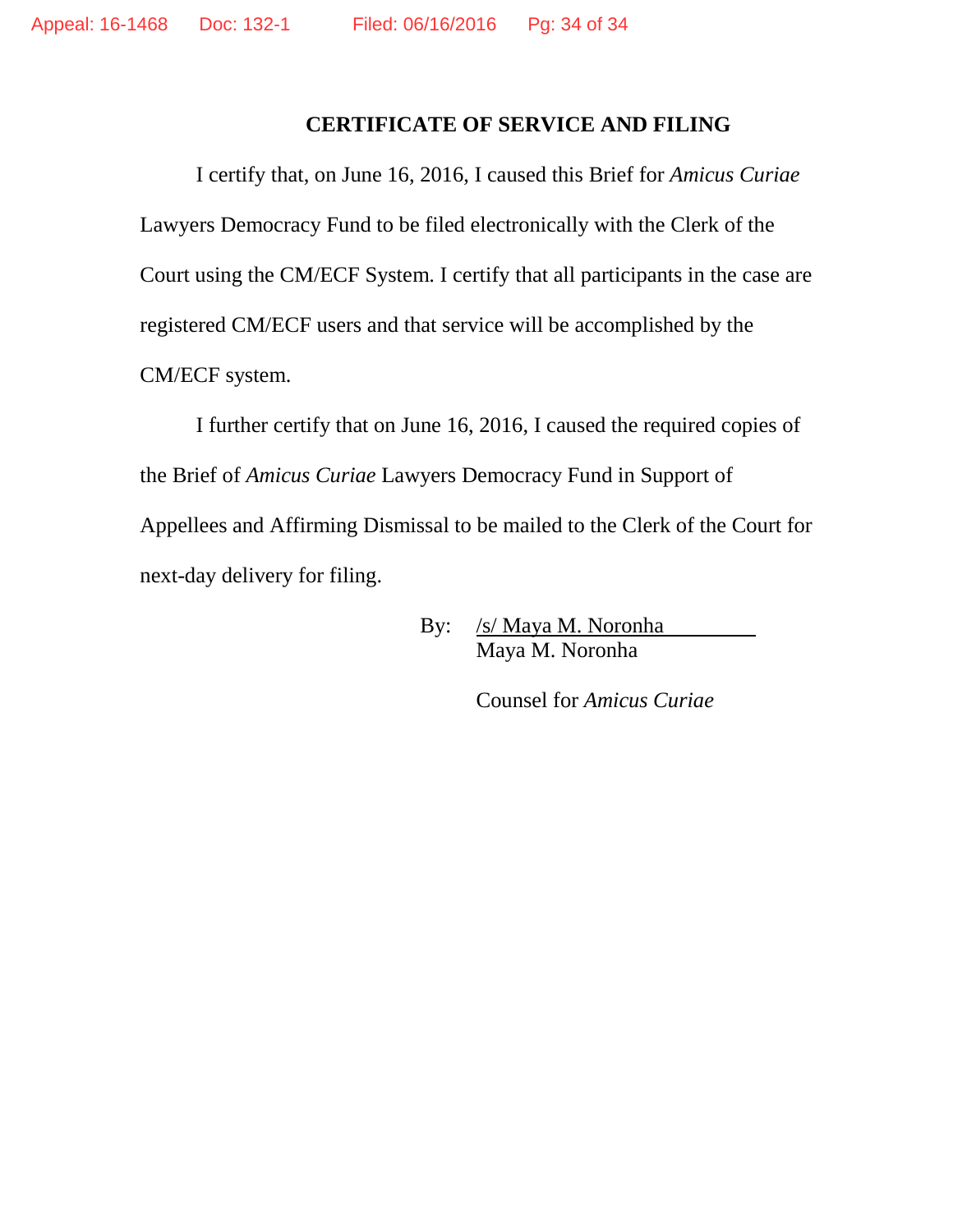#### UNITED STATES COURT OF APPEALS FOR THE FOURTH CIRCUIT **APPEARANCE OF COUNSEL FORM**

BAR ADMISSION & ECF REGISTRATION: If you have not been admitted to practice before the Fourth Circuit, you must complete and return an Application for Admission before filing this form. If you were admitted to practice under a different name than you are now using, you must include your former name when completing this form so that we can locate you on the attorney roll. Electronic filing by counsel is required in all Fourth Circuit cases. If you have not registered as a Fourth Circuit ECF Filer, please complete the required steps at Register for eFiling.

| THE CLERK WILL ENTER MY APPEARANCE IN APPEAL NO. 16-1468 | <i>as</i>                                                                                                                                                                                                                       |
|----------------------------------------------------------|---------------------------------------------------------------------------------------------------------------------------------------------------------------------------------------------------------------------------------|
|                                                          | $\sqrt{\sqrt{\frac{1}{2}}}$ Retained $\sqrt{\frac{1}{2}}$ Court-appointed(CJA) $\sqrt{\frac{1}{2}}$ Court-assigned(non-CJA) $\sqrt{\frac{1}{2}}$ Federal Defender $\sqrt{\frac{1}{2}}$ Pro Bono $\sqrt{\frac{1}{2}}$ Government |
| <b>COUNSEL FOR: Lawyers Democracy Fund</b>               |                                                                                                                                                                                                                                 |
|                                                          | as the                                                                                                                                                                                                                          |
|                                                          | (party name)                                                                                                                                                                                                                    |
| $ appellant(s) $ $ appellee(s) $                         | $ {\rm{petitioner}}(s) $ $ {\rm{respondent}}(s)  \times  {\rm{amicus \space curiae}} $ intervenor(s)  <br>$ $ movant $(s)$                                                                                                      |
| /s/ Maya M. Noronha                                      |                                                                                                                                                                                                                                 |
|                                                          |                                                                                                                                                                                                                                 |
| (signature)                                              |                                                                                                                                                                                                                                 |
| Maya M. Noronha                                          | <u>(202) 861-1742</u>                                                                                                                                                                                                           |
| Name (printed or typed)                                  | Voice Phone                                                                                                                                                                                                                     |
|                                                          |                                                                                                                                                                                                                                 |
| <b>Baker &amp; Hostetler LLP</b>                         | $(202)$ 861-1783                                                                                                                                                                                                                |
| Firm Name (if applicable)                                | Fax Number                                                                                                                                                                                                                      |
|                                                          |                                                                                                                                                                                                                                 |
| Washington Square, Suite 1100                            |                                                                                                                                                                                                                                 |
|                                                          |                                                                                                                                                                                                                                 |
| 1050 Connecticut Avenue, N.W.                            | mnoronha@bakerlaw.com                                                                                                                                                                                                           |
| Address                                                  | E-mail address (print or type)                                                                                                                                                                                                  |
|                                                          |                                                                                                                                                                                                                                 |

#### **CERTIFICATE OF SERVICE**

I certify that on <u>June 16, 2016</u> the foregoing document was served on all parties or their counsel of record through the CM/ECF system if they are registered users or, if they are not, by serving a true and correct copy at the addresses listed below: 1 I

| /s/ Maya M. Noronha | June 16, 2016 |
|---------------------|---------------|
| Signature           | Date          |
|                     |               |